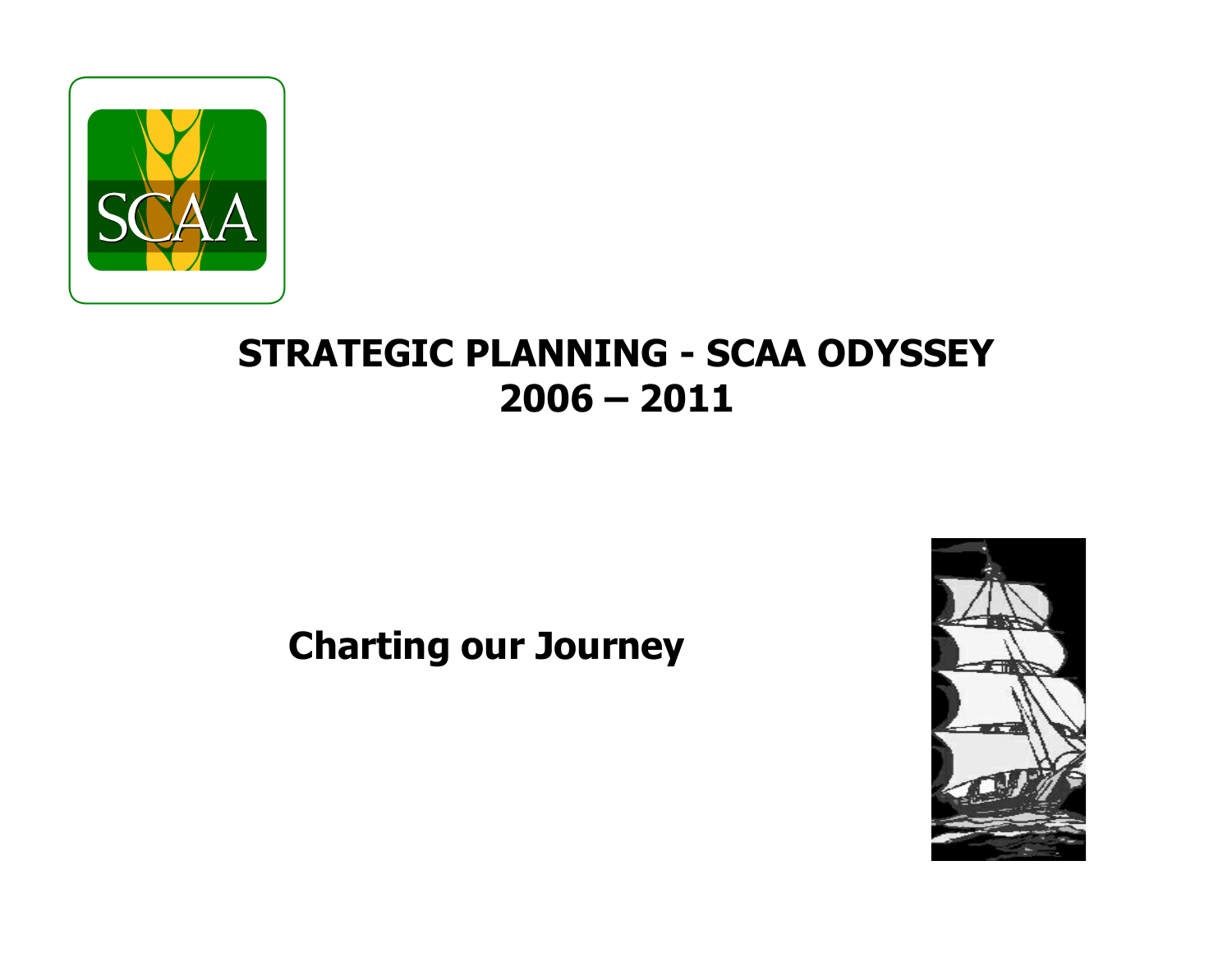# **The Planning Process**

The Executive chose to use a participatory planning method developed over the past 50 years in communities around the world by the Institute of Cultural Affairs. It is a natural thinking process which focuses toward deeply considered decisions and the desire to act on them. It is open and creative, honors the perspective of all participants, brings out differences and resolves them while maintaining focus, balance and purpose.

This process is based in the belief that most of the solutions to problems, and most of the answers to questions can be found within an organization or community. In these planning workshops, all participants are the experts, and the process helps to draw out their ideas, form consensus, and build ownership of the plans that are developed.

There are four parts to this planning process:

Practical Vision:

We began by looking at the desired future – the situation we want to create and develop. It is what we hope and dream and pray for, on behalf of the next generations. A good vision contains both practical, specific things you can see, and wild imaginings!

The focus question was: What do we want SCAA to look like and be doing to meet members' needs in 2011?

#### Underlying Obstacles or Contradictions:

Next, we looked at what is blocking us from achieving our vision – the situations that are "logjams" in our lives, preventing progress. This can be a difficult, painful process – as we are bringing into the light, those things we don't know how to deal with yet. It is also the key to creative change – it releases our energy and opens the doorway to the future.

The focus question was: What is blocking us from realizing our hopes and dreams?

#### Strategic Directions:

Then, we "looked through" the obstacles and created strategies that will begin to move the whole situation into the future. They are broad directions or proposals that are pathways to towards breaking through the "logjams". They are models for new directions.

The focus question was: What can we do to deal with the obstacles and realize our vision?

These first three planning workshops were held on November  $17<sup>th</sup>$  and  $18<sup>th</sup>$ , 2006, with participation of the Executive and a representative membership group.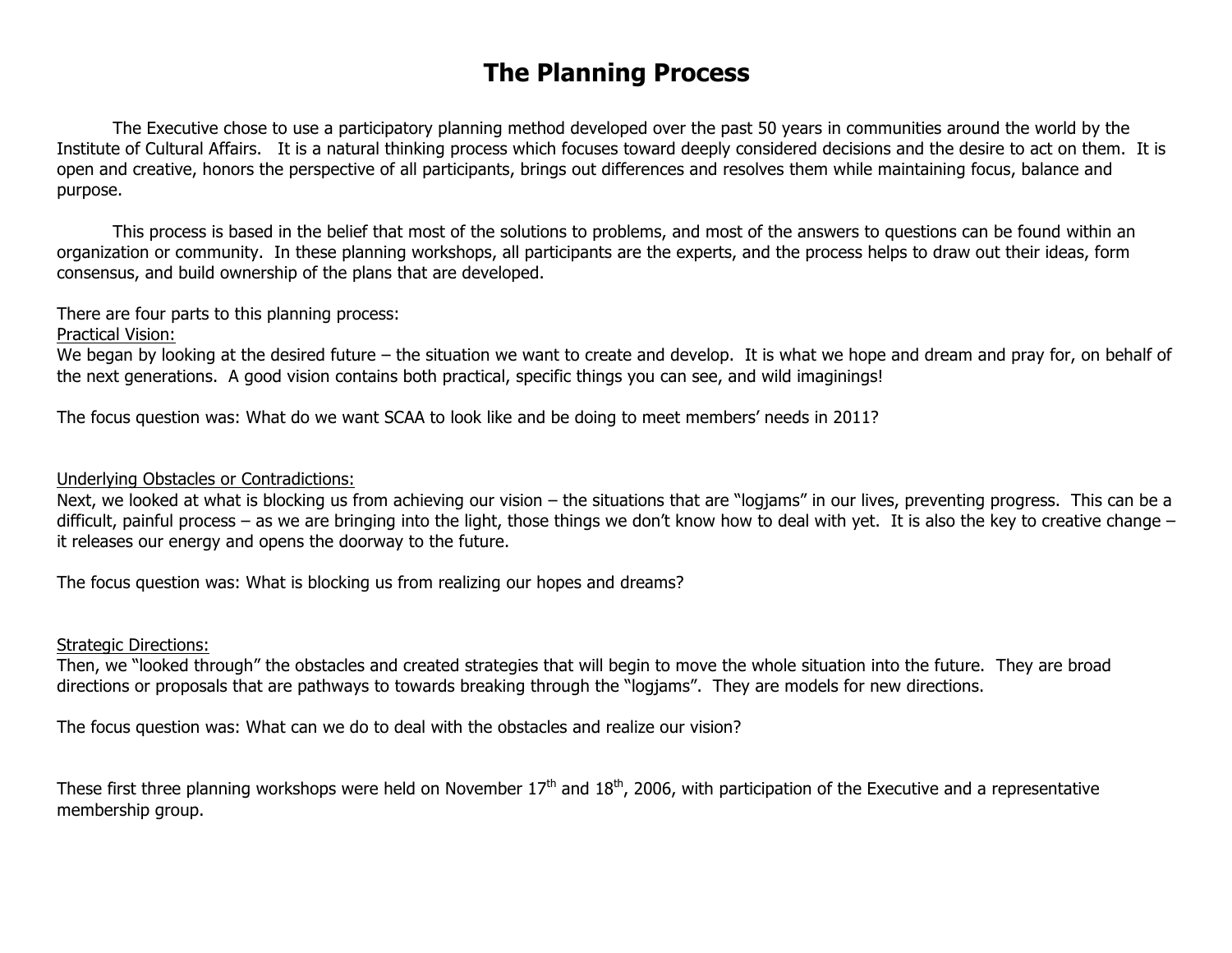#### Action Plans:

The process is concluded by developing clear, step by step plans for each strategic direction, creating a coordinated action plan, based on three to six month measurable accomplishments.

The action planning workshop was help on December 8<sup>th</sup>, 2006, with participation of the Executive members. The action plan for 2007/08, which will be maintained by the Executive as a working document, was updated and expanded on July 11<sup>th</sup>, 2007.

#### Ongoing Monitoring, Evaluation and Re-Planning:

The Executive will present this strategic plan to SCAA membership and funders. As part of their Board meetings, and the AGM, the action plan progress will be monitored. At 6 and 12 month intervals, the Executive will review the action plan for achievements and learnings, and adjust or re-plan as necessary to move forward on their strategies.

# **Working Assumptions Underlying the Planning Process:**

- 1. Everyone has wisdom.
- 2. We need everyone's wisdom for the best result.
- 3. There are no wrong answers.
- 4. The whole is greater than the sum of its parts.
- 5. Everyone will hear and be heard
- 6. Consensus is thinking clearly together to reach a carefully considered decision that everyone can support.

Institute of Cultural Affairs (ICA) Canada, 1994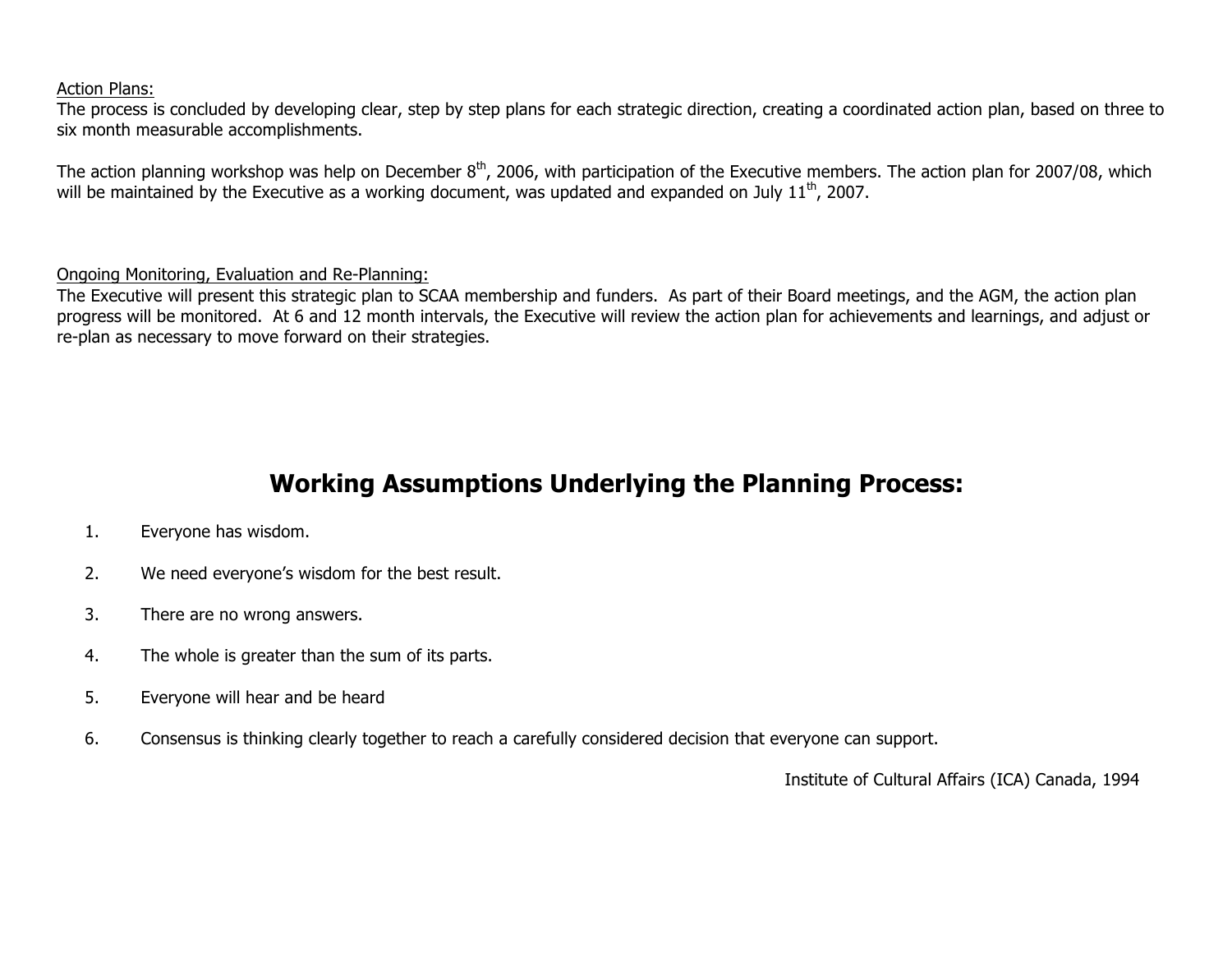# **Designing The Planning Process**

To launch the strategic planning process, the Executive participated in an afternoon "Event Planning Workshop", where they identified five key elements:

- the results they wanted from their planning process,
- the rational and experiential objectives for the planning process,
- the participants who needed to be involved in the planning process,
- the purpose of a membership survey, and
- the overall question for the planning process.

The charts on the following two pages were developed at this session. The first chart shows the results the Executive wanted from an organizational strategic plan, and identified the rational and experiential objectives for the planning process. The top row (bolded) indicates the consensus of the group, while the ideas beneath are the individual ideas that helped to determine the consensus.

The second chart provides an overall picture of all the elements needed for a successful event, and completion of the final report. The data from the Results chart helped to determine the Rational Objectives, Experiential Objectives and the Accomplishments/Product needed from strategic planning.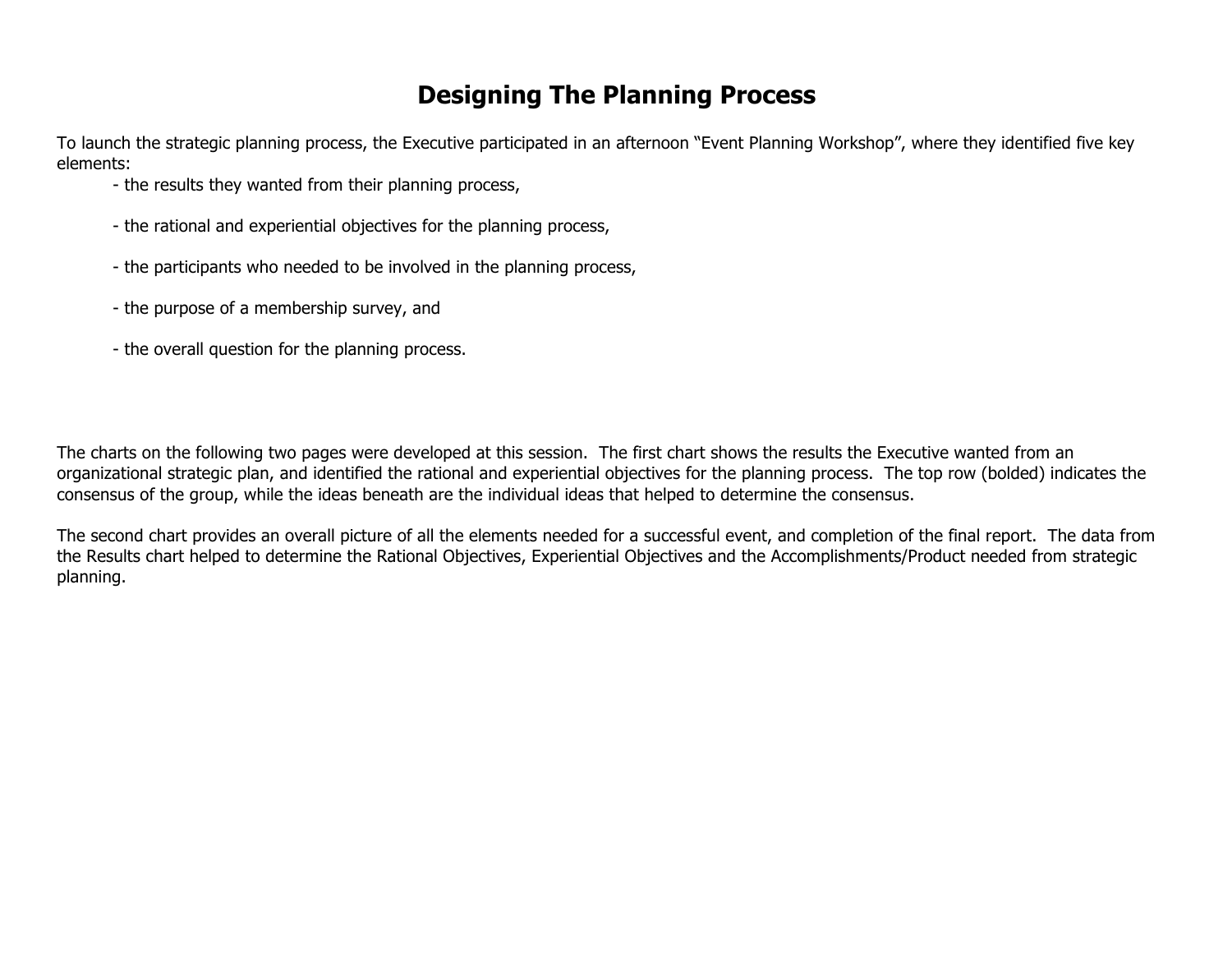# **What results do we want to achieve with our strategic plan process?**

Saskatchewan Council for Archivists and Archives September 12<sup>th</sup>, September 12<sup>th</sup>, 2006

| Become a<br>significant<br>stakeholder /<br>resource<br>in/with Sask<br><b>Culture</b><br>membership-<br>not duplicating<br>efforts<br>(RA)              | <b>Expanding</b><br>member<br>services for<br>professional<br>development<br>(RA)                                                                                                                           | <b>Improved</b><br>membership<br>involvement<br>(EA)                                                                                                                                                                                                                                                                    | <b>Improved</b><br>public<br>awareness<br>(RA)                                                                                                                                                                                            | <b>Succession</b><br>planning and<br>continuity for<br><b>Executive</b><br>members<br>(RA) | To create a<br>strategic plan<br>(RA                                                                                                                                                                                          | Have a<br>strategic<br>approach to<br>secure<br>resources<br>(including<br>\$\$\$)<br><b>RA</b>                                                                                                              | Develop a better<br>working<br>relationships<br>with S.A.B., re<br>their unique<br>role<br>(RA & EA) |
|----------------------------------------------------------------------------------------------------------------------------------------------------------|-------------------------------------------------------------------------------------------------------------------------------------------------------------------------------------------------------------|-------------------------------------------------------------------------------------------------------------------------------------------------------------------------------------------------------------------------------------------------------------------------------------------------------------------------|-------------------------------------------------------------------------------------------------------------------------------------------------------------------------------------------------------------------------------------------|--------------------------------------------------------------------------------------------|-------------------------------------------------------------------------------------------------------------------------------------------------------------------------------------------------------------------------------|--------------------------------------------------------------------------------------------------------------------------------------------------------------------------------------------------------------|------------------------------------------------------------------------------------------------------|
| Identify how we<br>fit in the heritage<br>community and<br>how to project our<br>role<br>Strategic<br>placement of<br><b>SCAA within Sask</b><br>Culture | Annual education<br>plan (workshops)<br>"Talking shop"<br>opportunities<br>(local, regional,<br>national,<br>international)<br>Quality<br>programming to<br>the membership<br>(professional<br>development) | Improving lines of<br>communication<br>with members<br>Try to increase<br>existing<br>membership to<br>become more<br>involved - to feel<br>they have a stake<br>in what is<br>happening<br>Develop a sense of<br>teamwork<br>(members and<br>Executive)<br>Increase<br>membership<br>Decreased apathy<br>among members | Public and self<br>awareness<br>(within<br>profession and<br>general public<br>Improved image<br>of the archival<br>profession -<br>instilling pride in<br>the SCAA -<br>"kool"<br>Increased<br>awareness<br>among the public<br>at large | Continuity<br>Corporate<br>membership<br>Mentorship                                        | A 5 year plan<br>3 or 5 year plan<br>for Council to<br>implement (short<br>and long term<br>objectives)<br>Development of<br>short term action<br>plans<br><b>Needs</b><br>assessment and<br>priorities will be<br>identified | Coordinate<br>resources within<br>archival<br>community<br>Framework to<br>focus limited<br>resources<br>Set application<br>methods and<br>timeframe<br>Multi-year<br>approach to<br>funding<br>applications | <b>Building</b><br>relationship with<br>S.A.B.                                                       |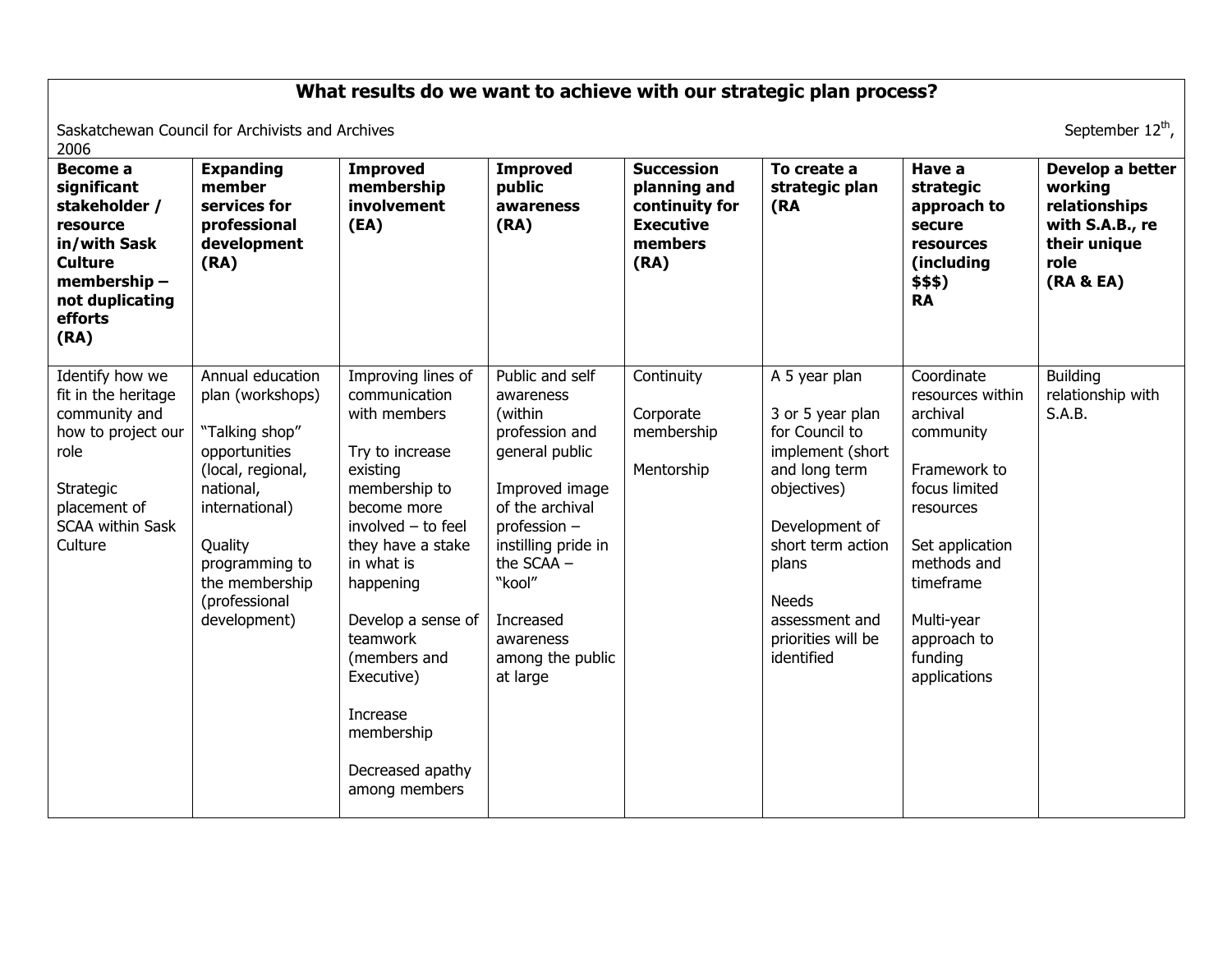| <b>EVENT FOCUS: Strategic Planning for SCAA</b> |                                                                                                                                                                                                                                                                                        |                                                                                                                                                |  |  |  |
|-------------------------------------------------|----------------------------------------------------------------------------------------------------------------------------------------------------------------------------------------------------------------------------------------------------------------------------------------|------------------------------------------------------------------------------------------------------------------------------------------------|--|--|--|
|                                                 | <b>Participants:</b> Members, Executive, people who were involved in the past                                                                                                                                                                                                          | <b>Time:</b> 2 and 1/2 days for planning events<br>?? hours for documenting/writing                                                            |  |  |  |
| <b>Rational Aim:</b><br>See chart               | <b>Experiential Aim:</b><br>- members feel they have a stake in the results<br>- sense of teamwork<br>- Executive is listening to their concerns<br>- get sense of bigger picture – broader common<br>concerns<br>- "aha" - re common problems<br>- develop sense of being a community | <b>Accomplishment/Product:</b><br>- strategic plan that the whole organization -<br>Executive and members $-$ are committed to<br>implementing |  |  |  |
| <b>PRELUDE</b>                                  | <b>MOVEMENTS</b>                                                                                                                                                                                                                                                                       | <b>POSTLUDE</b>                                                                                                                                |  |  |  |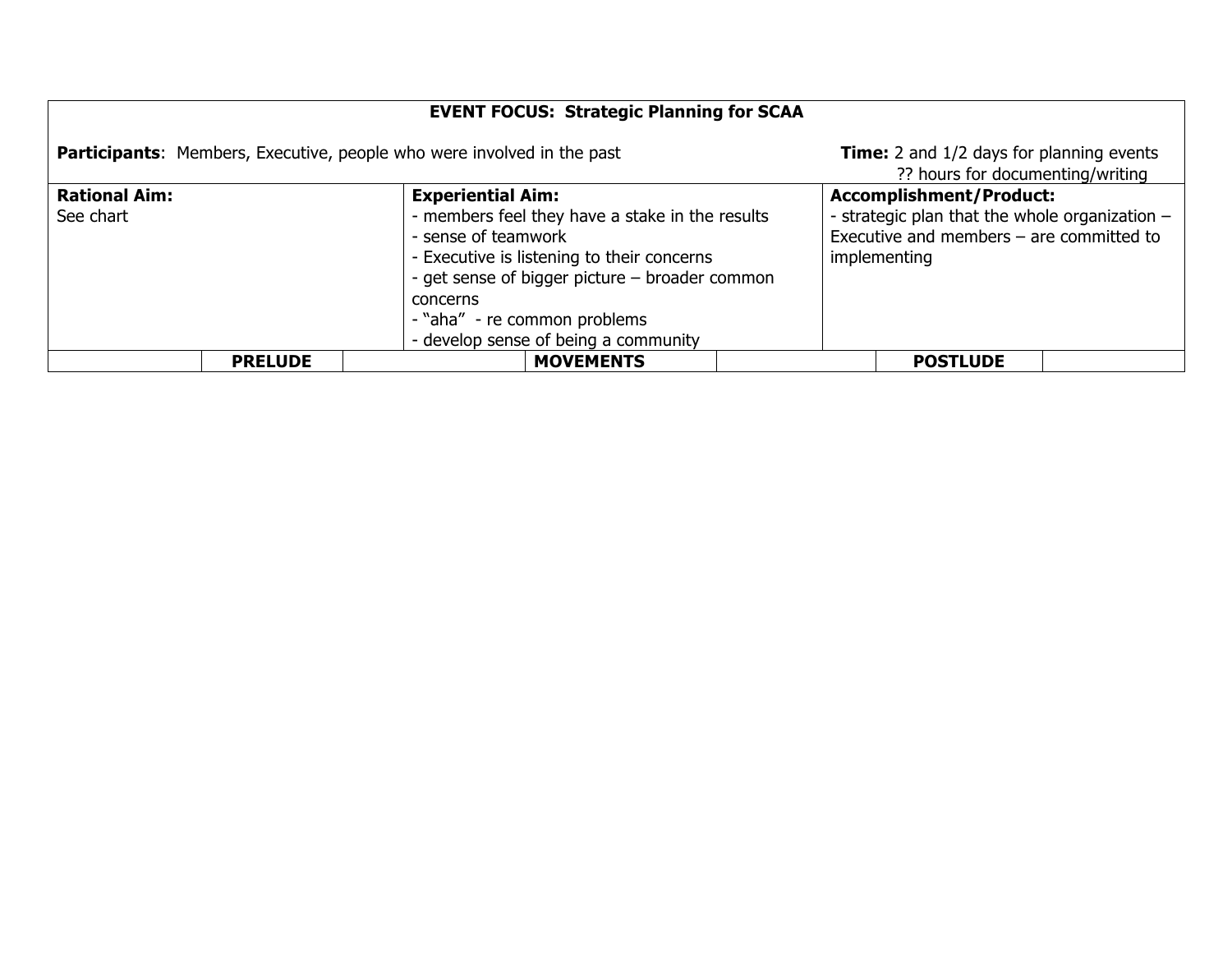| <b>Group Mood</b>      |           |                      | II                     | III                   |                   | <b>Materials and</b> |
|------------------------|-----------|----------------------|------------------------|-----------------------|-------------------|----------------------|
| skepticism             |           |                      |                        |                       |                   | <b>Décor</b>         |
| apathy                 | Design    | Membership Survey    | Strategic Planning     | <b>Report Writing</b> | Submit Report to: |                      |
| - "no time for it"     | Workshop  |                      | Event                  |                       |                   | - flipchart paper    |
| - why should I         |           | Important to get the |                        |                       | - members         | - cards              |
| care?                  |           | survey results back  |                        |                       | - Sask Culture    | - hold-it            |
| - some                 |           | before the Strategic |                        |                       | - CCA             | - felt pens          |
| excitement             |           | Planning Event       |                        |                       |                   | - table decor        |
| - ready to see         |           |                      |                        |                       | Implementation of |                      |
| results                |           |                      |                        |                       | Strategic Plan    |                      |
| - ready for results    |           |                      |                        |                       | <b>Actions</b>    |                      |
| <b>External</b>        |           |                      | "What does the         |                       |                   | <b>Room Set-up</b>   |
| <b>Factors</b>         |           |                      | organization look like |                       |                   |                      |
| people are busy        |           |                      | in 5 years?            |                       |                   | - open square        |
| - workload             |           |                      | (SCAA odyssey 2011)    |                       |                   | - place for décor    |
| - autumn - not         |           |                      | (Organizing the Past   |                       |                   | - large flat wall    |
| too busy               |           |                      | for the Future)        |                       |                   | at front of room     |
| - weather in           |           |                      |                        |                       |                   |                      |
| winter                 |           |                      |                        |                       |                   |                      |
| $-$ \$\$ to travel $-$ |           |                      |                        |                       |                   |                      |
| there is a budget      |           |                      |                        |                       |                   |                      |
| for this               |           |                      |                        |                       |                   |                      |
| - organizations        |           |                      |                        |                       |                   |                      |
| might not let staff    |           |                      |                        |                       |                   |                      |
| have time off to       |           |                      |                        |                       |                   |                      |
| attend                 |           |                      |                        |                       |                   |                      |
| <b>Time</b>            | September | September/October    | November/December      | January-March         | April - June      |                      |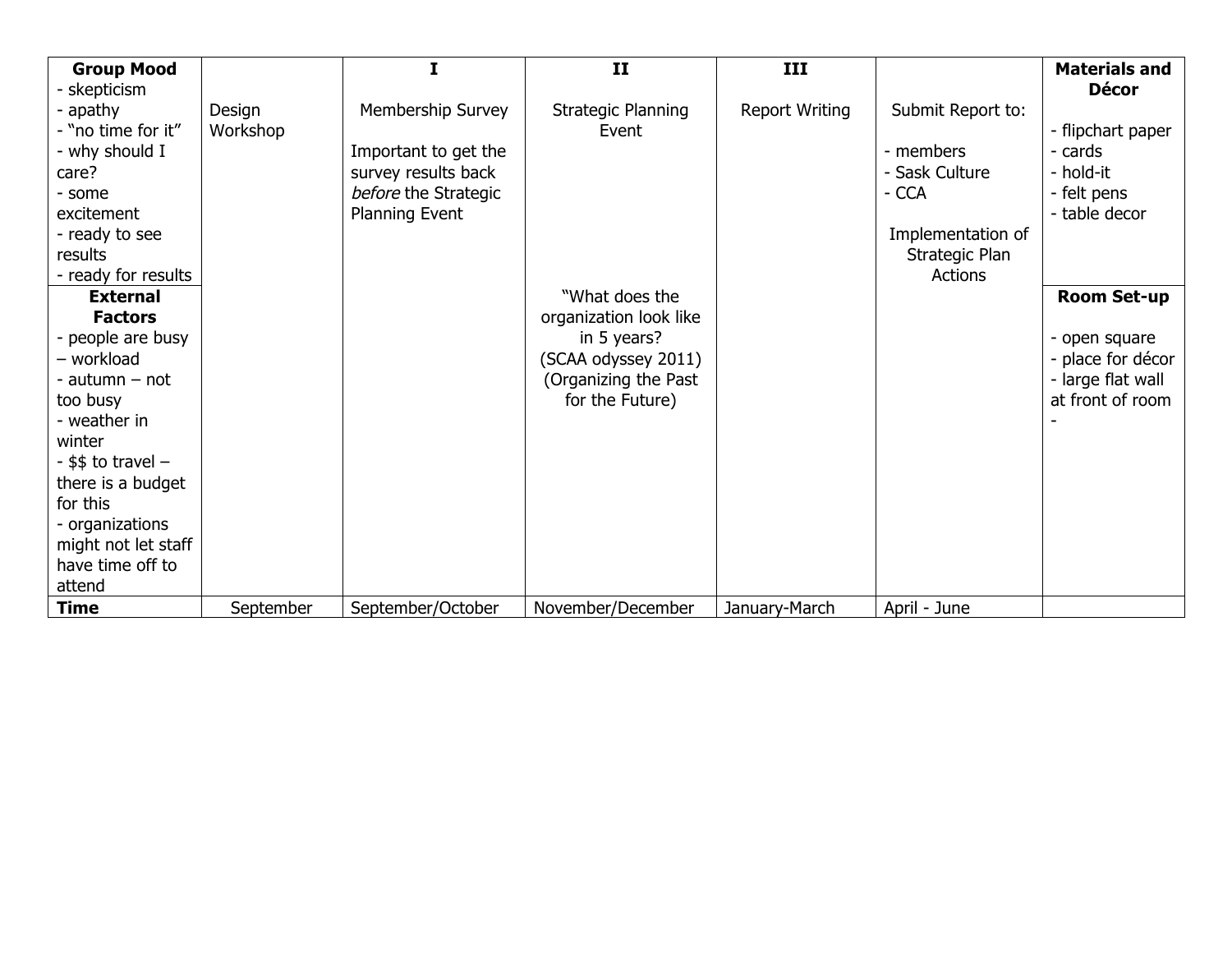# **Survey Process**

In addition to the strategic planning process workshops, the Executive also chose to survey the SCAA membership on more detailed questions, focusing on the following areas:

- Priorities for future initiatives;
- Services for members current and future;
- Building membership and increasing involvement of members;
- Securing resources;
- Building relationships with key partners; and
- Educational directions for training programs.

There were 17 surveys returned, containing a wealth of data for the Executive to work with! A summary is included here.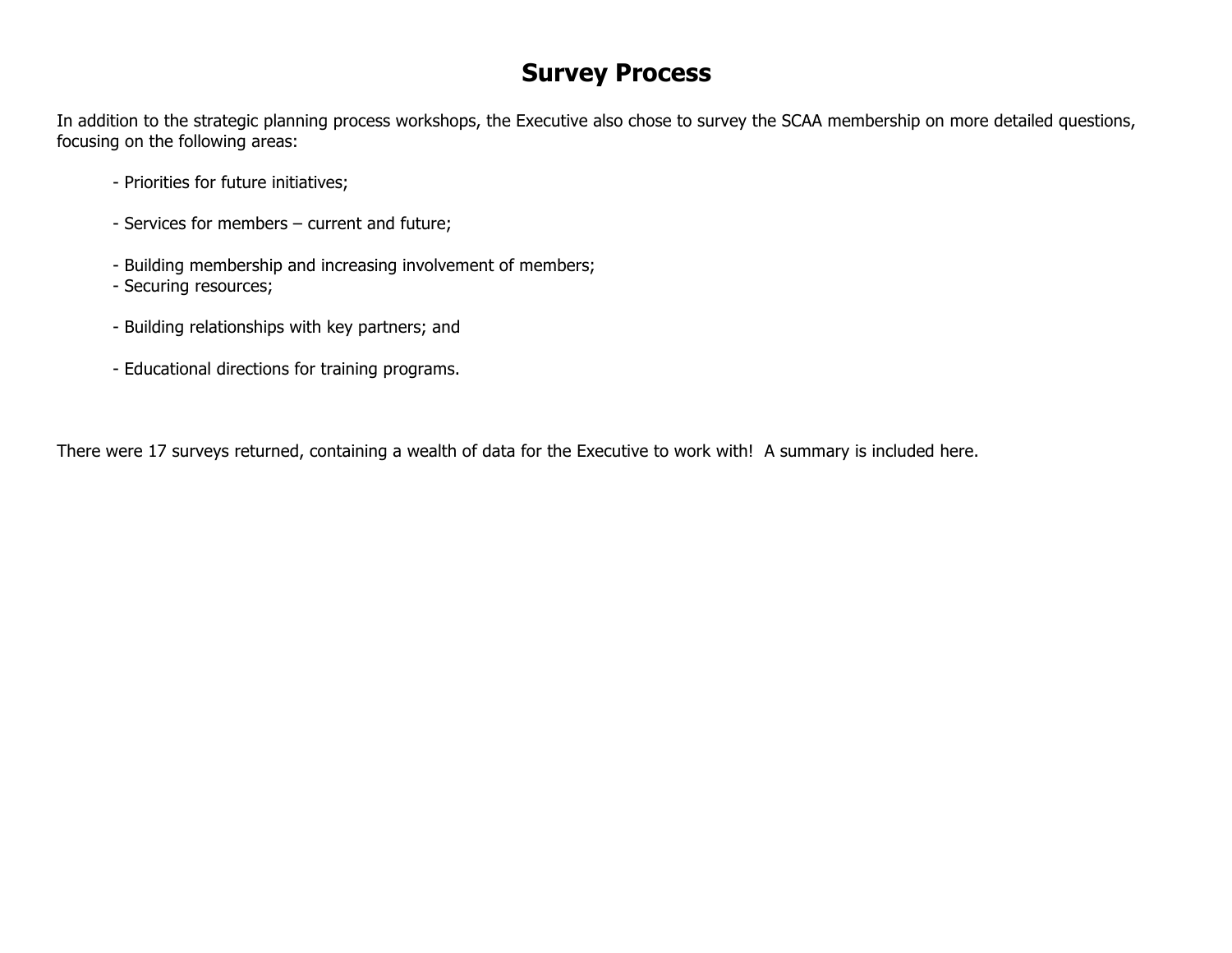# **Summary of Strategic Plan and Survey Results**

**A. We have just become one of Saskatchewan's Provincial Cultural Organizations, and are eligible to apply for lottery-funding with potential for increased funding. As a PCO, what should be on a wish-list for SCAA future initiatives? Name 3 priorities.**

| Financial support to institutional members, either generally or through      | Strengthening community / capacity within the membership: |
|------------------------------------------------------------------------------|-----------------------------------------------------------|
| increased grant funding:                                                     | (3 responses)                                             |
| (8 responses, but the largest number $-5$ - marked 1 <sup>st</sup> priority) |                                                           |
|                                                                              | Increase access to collections/holdings:                  |
| PR; Consolidating and strengthening the archives' role within the larger     | (3 responses)                                             |
| heritage community:                                                          |                                                           |
| (13 responses; highest number $-9$ - marked $3^{rd}$ priority)               | Expanding membership:                                     |
|                                                                              | (2 responses)                                             |
| Professional development / education:                                        |                                                           |
| (12 responses; primarily general but with specific requests for              | Increase collection preservation:                         |
| preservation; exhibit design; arrangement; and grantsmanship)                | (2 responses)                                             |
|                                                                              |                                                           |
| Strengthening capacity within the SCAA:                                      | Increase collection depth:                                |
|                                                                              |                                                           |
| (7 responses; majority reflect value of outreach position)                   | (1 response)                                              |
|                                                                              |                                                           |

### **B. Services for Members**

### **1. What services do you currently benefit from the most?**

| Financial assistance via grants                                                     | Opportunities to learn from other archivists                               |
|-------------------------------------------------------------------------------------|----------------------------------------------------------------------------|
| Specific grants mentioned: control of holdings; preservation; special<br>projects.) | (4 responses)                                                              |
| (10 responses - 5 cited as first priority; 3 cited as second priority)              | Bulk purchase of supplies                                                  |
|                                                                                     | (3 responses)                                                              |
| Assistance via outreach program                                                     |                                                                            |
| $(8$ responses $-5$ cited as first priority; 1 cited as second priority)            | Communication via newsletter<br>(2 responses)                              |
| Professional development/education                                                  |                                                                            |
| (17 responses – 3 cited as first priority; 7 cited as second priority)              | Access via SAIN, the photo database, and virtual exhibits<br>(4 responses) |
| Conservation assessment and procedures<br>(4 responses)                             |                                                                            |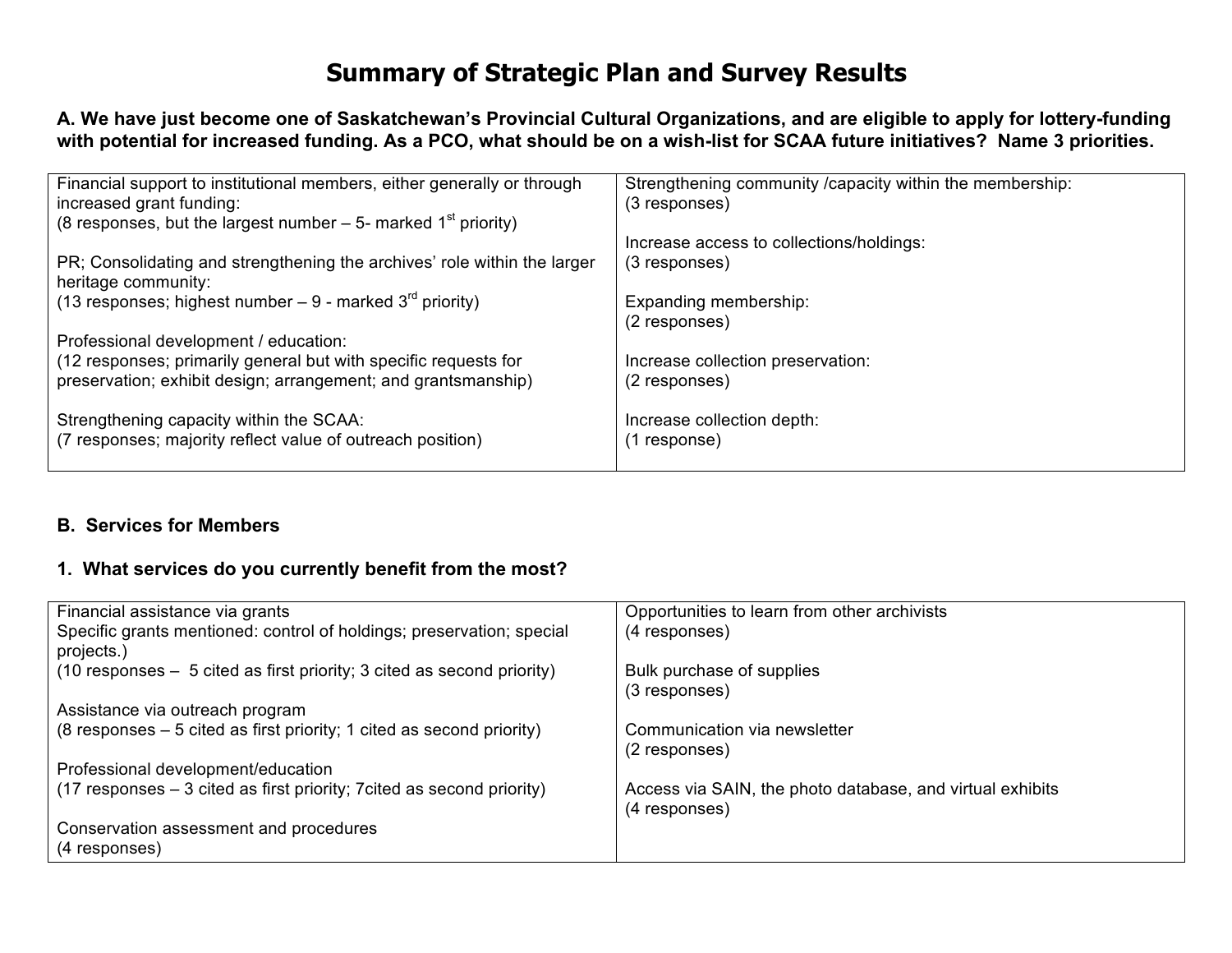### **2. What additional services would you like to see developed over the next 5 years?**

| 18 responses related to grants.<br>(18 responses directly citing grants, including specific comments relating<br>to smaller institutions; operational support; and non-matching)<br>(another 3 responses requested grants for specific purposes):                              | 7 responses related to educational assistance.<br>(4 responses suggested traditional workshops, including specific topic<br>requests)<br>(1 response suggested professional, distance education) |
|--------------------------------------------------------------------------------------------------------------------------------------------------------------------------------------------------------------------------------------------------------------------------------|--------------------------------------------------------------------------------------------------------------------------------------------------------------------------------------------------|
| (3 responses requested assistance with grantsmanship)<br>(1 response suggested revisiting how various granting sources are<br>utilized)                                                                                                                                        | (2 responses related to the creation of on-line/hard-copy educational<br>resources)                                                                                                              |
|                                                                                                                                                                                                                                                                                | 3 responses related to promotion – for members and the Council:                                                                                                                                  |
| 8 responses related to intra-community assistance:<br>(general mentorship - 4 responses)<br>(specific mentorship – 1 response)                                                                                                                                                 | 2 responses reflected operational/strategic development assistance:                                                                                                                              |
| $(site visits - 3 responses)$                                                                                                                                                                                                                                                  | 2 responses requested travel for professional development:                                                                                                                                       |
| 8 responses related to the SCAA operations or specifically to services the<br>SCAA could provide:<br>(5 responses focusing on staffing models and needs)<br>(1 response - central office)<br>$(1$ response – bulk buying)<br>(1 response – increased Council sponsored events) |                                                                                                                                                                                                  |

### **C. Membership Involvement**

# **1. How are some ways we can facilitate communication and teamwork among members?**

| Internet and hard-copy communication<br>(8 responses primarily electronic)                                                                                     | Co-operative ventures<br>(5 responses)                                           |
|----------------------------------------------------------------------------------------------------------------------------------------------------------------|----------------------------------------------------------------------------------|
| Personal communication, mentorship, outreach<br>(7 responses)                                                                                                  | Face-to-face via: socializing and informal information exchange<br>(5 responses) |
| Specific communication requests: correspondents; problem solving; new<br>staff; work accomplished via grants; and primarily, executive – minutes,<br>decisions | Building external relationships/external outreach<br>(3 responses)               |
| $(6$ responses)                                                                                                                                                | Internet and hardcopy communication                                              |
|                                                                                                                                                                | (2 responses primarily relating to newsletter)                                   |
| Face-to-face via: workshops                                                                                                                                    |                                                                                  |
| $(6$ responses)                                                                                                                                                | Site visits/exchanges                                                            |
|                                                                                                                                                                | (2 responses)                                                                    |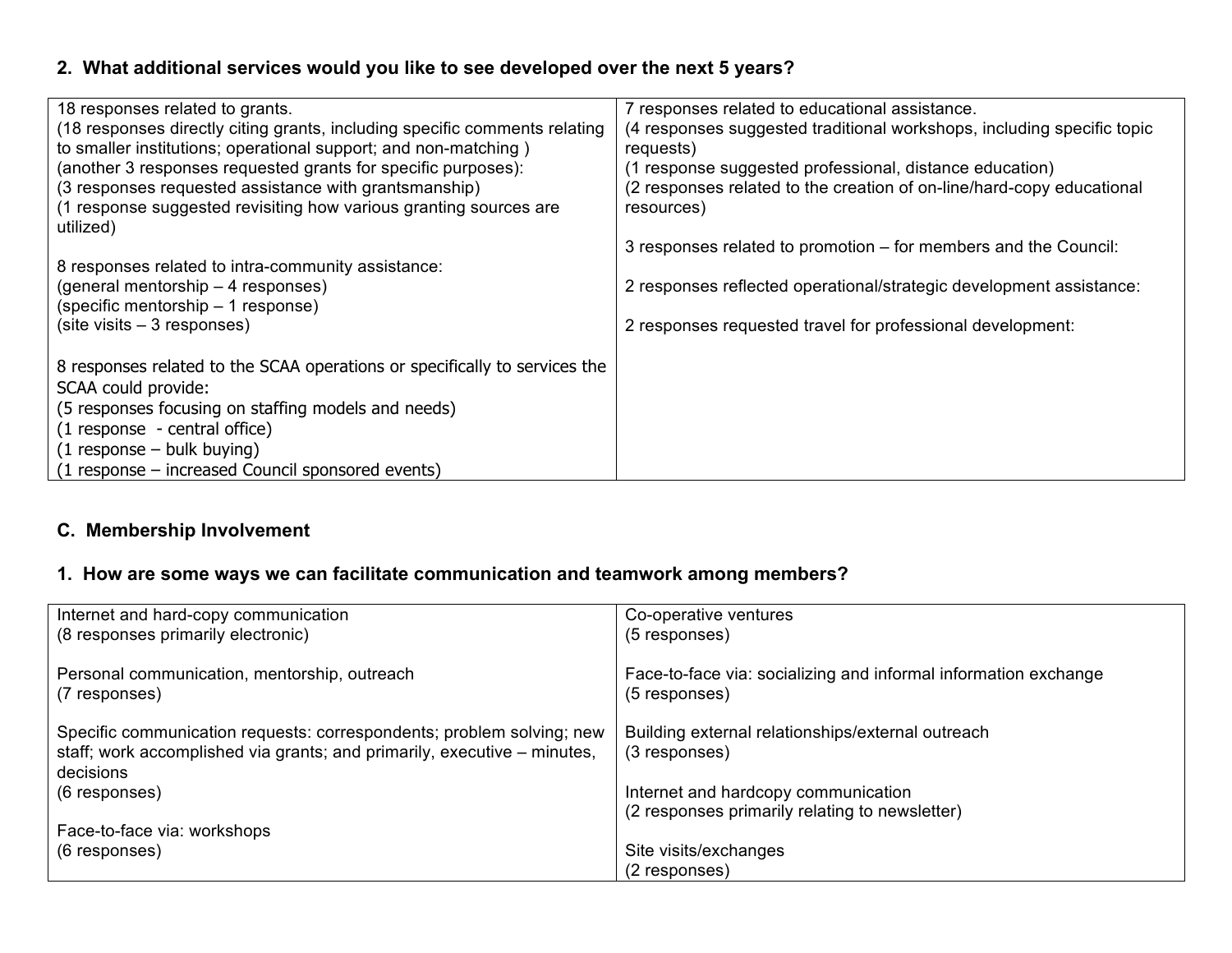### **2. What would encourage other archivists and institutions to join the SCAA?**

| Promotion of membership benefits and the value of the organization in | Opportunities to "Give Back" to the archival community |
|-----------------------------------------------------------------------|--------------------------------------------------------|
| the province                                                          | (3 responses)                                          |
| (10 responses)                                                        |                                                        |
|                                                                       | Improved funding opportunities                         |
| Development of SCAA as a high profile PCO that meets the diverse      | (3 responses)                                          |
| needs of archives and archivists in the province                      |                                                        |
| (5 responses)                                                         | Mentorship opportunities                               |
|                                                                       | (2 responses)                                          |
| Survey to find out what benefits would motivate them to join          |                                                        |
| (5 responses)                                                         | Increased involvement from the SAB                     |
|                                                                       | (2 responses)                                          |
| Value added services, for both individual and institutional members   |                                                        |
| (4 responses)                                                         | Recognition of achievements and successes              |
|                                                                       | (2 responses)                                          |
| Programming services to meet basic and advanced needs                 |                                                        |
| (4 responses)                                                         | Province wide policies and strategies                  |
|                                                                       | (1 response)                                           |
|                                                                       |                                                        |
|                                                                       |                                                        |

### **D. Securing Resources**

# **1. If you had access to a multiyear grant of \$3,000 per year, let's say for 3 years in a row, what would you do with it?**

| 22 responses stated or suggested hiring additional staff:                                                                                          | 19 responses were related to other products or tangible goods:                                                                                    |
|----------------------------------------------------------------------------------------------------------------------------------------------------|---------------------------------------------------------------------------------------------------------------------------------------------------|
| 8 related to backlog/control of holdings, with an additional 2<br>responses directly linking description to greater on-line access                 | 8 responses suggested public awareness/promotional activities<br>3 of these were specifically about virtual or on-line exhibits                   |
| 7 responses cited digitization projects. Of these, 1 response<br>linked digitization with preservation and 6 others focused on<br>increased access | 5 responses were operational. Of these, 3 related to core supplies,<br>response related to systems support, and 1 related to space<br>improvement |
| 3 were operational                                                                                                                                 | 2 responses suggested collection enhancement:                                                                                                     |
| 2 responses specifically mentioned using funds as leverage for<br>greater resources:<br>- 1 was educational:<br>- 1 was general:                   | response related to a specific preservation measure<br>response related to further research on archives and users:                                |
|                                                                                                                                                    |                                                                                                                                                   |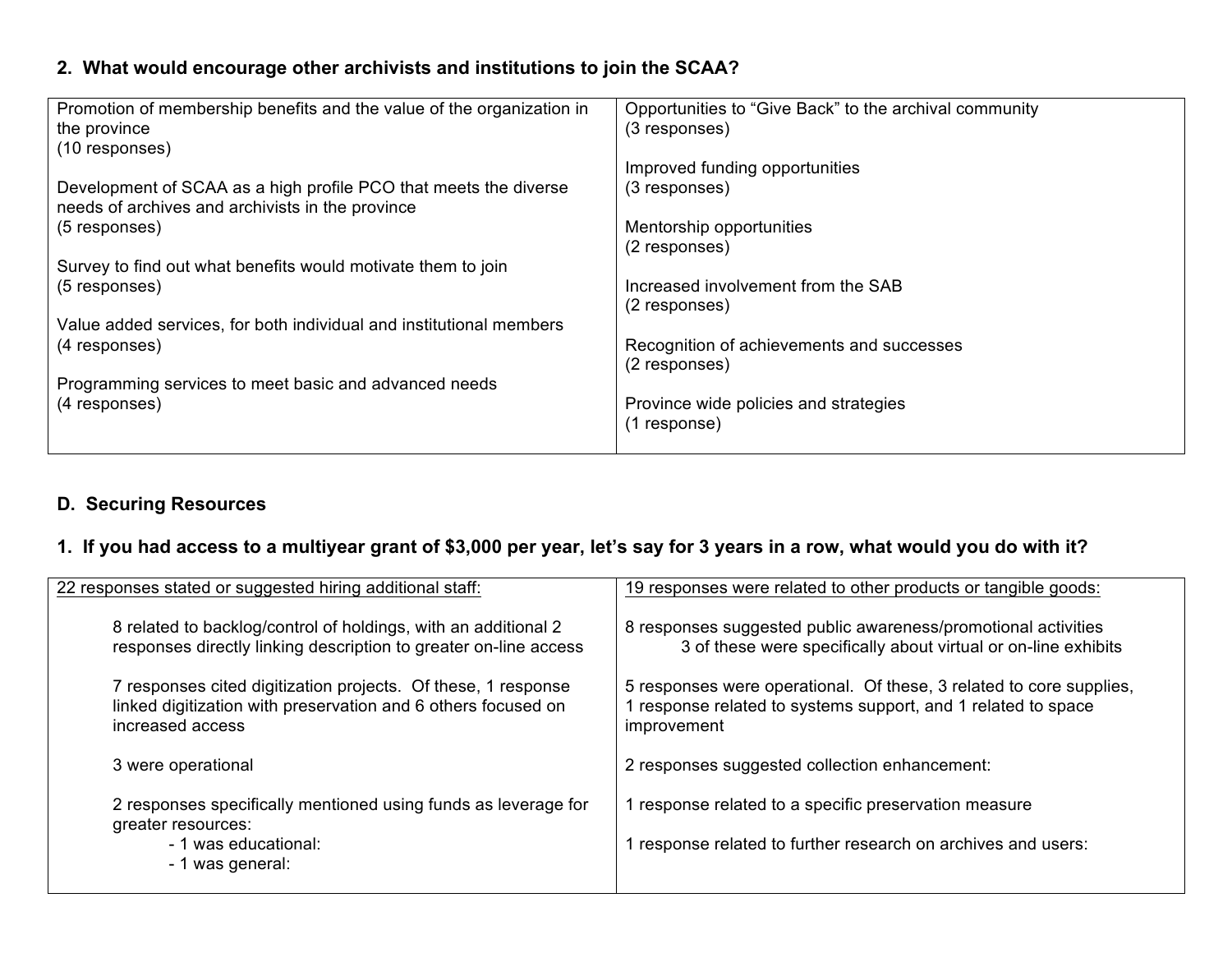# **2. What SCAA criteria would you suggest for what is funded?**

| Determine critical needs and fill funding gaps                                                            | Potential of project to benefit the larger archival community          |
|-----------------------------------------------------------------------------------------------------------|------------------------------------------------------------------------|
| (7 responses, including one response suggesting "preservation")                                           | (2 responses)                                                          |
| assessments, and one response suggesting flexibility on criteria such as                                  |                                                                        |
| RAD compliance)                                                                                           | A two tiered funding system based on size and funding of organizations |
|                                                                                                           | (2 responses)                                                          |
| Accountability through final reports, verifiable products and<br>accomplishments, and membership criteria | Completion of previous projects                                        |
| (5 responses)                                                                                             | (2 responses)                                                          |
|                                                                                                           |                                                                        |
| Projects that meet SCAA goals, objectives and priorities                                                  | Only fund operating and special projects for membership                |
| (3 responses)                                                                                             | (2 responses)                                                          |
|                                                                                                           |                                                                        |
| Ensure broad user-ship of funds – different organizations funded each<br>year                             | Peer review process<br>(1 response)                                    |
| (3 responses)                                                                                             |                                                                        |
|                                                                                                           | Flexibility in criteria (1 response)                                   |
|                                                                                                           |                                                                        |

# **3. What criteria would you recommend for multiyear funding?**

| Multi-year plans with specific targets, and goals for improved functioning                  | Peer review process                  |
|---------------------------------------------------------------------------------------------|--------------------------------------|
| (4 responses)                                                                               | (1 response)                         |
| Annual and final reporting, publicizing of accomplishments                                  | Available to all archives            |
| (4responses)                                                                                | (1 response)                         |
| Focus on large or unique collections, start up projects or one time events<br>(4 responses) | Funding administration               |
| Demonstrated need for multi-year funding                                                    | Funding for student staffed programs |
| (3 responses)                                                                               | (1 response)                         |
| Significant scope that requires several years to show results                               | Mentorship in grant writing          |
| (3 responses)                                                                               | (1 response)                         |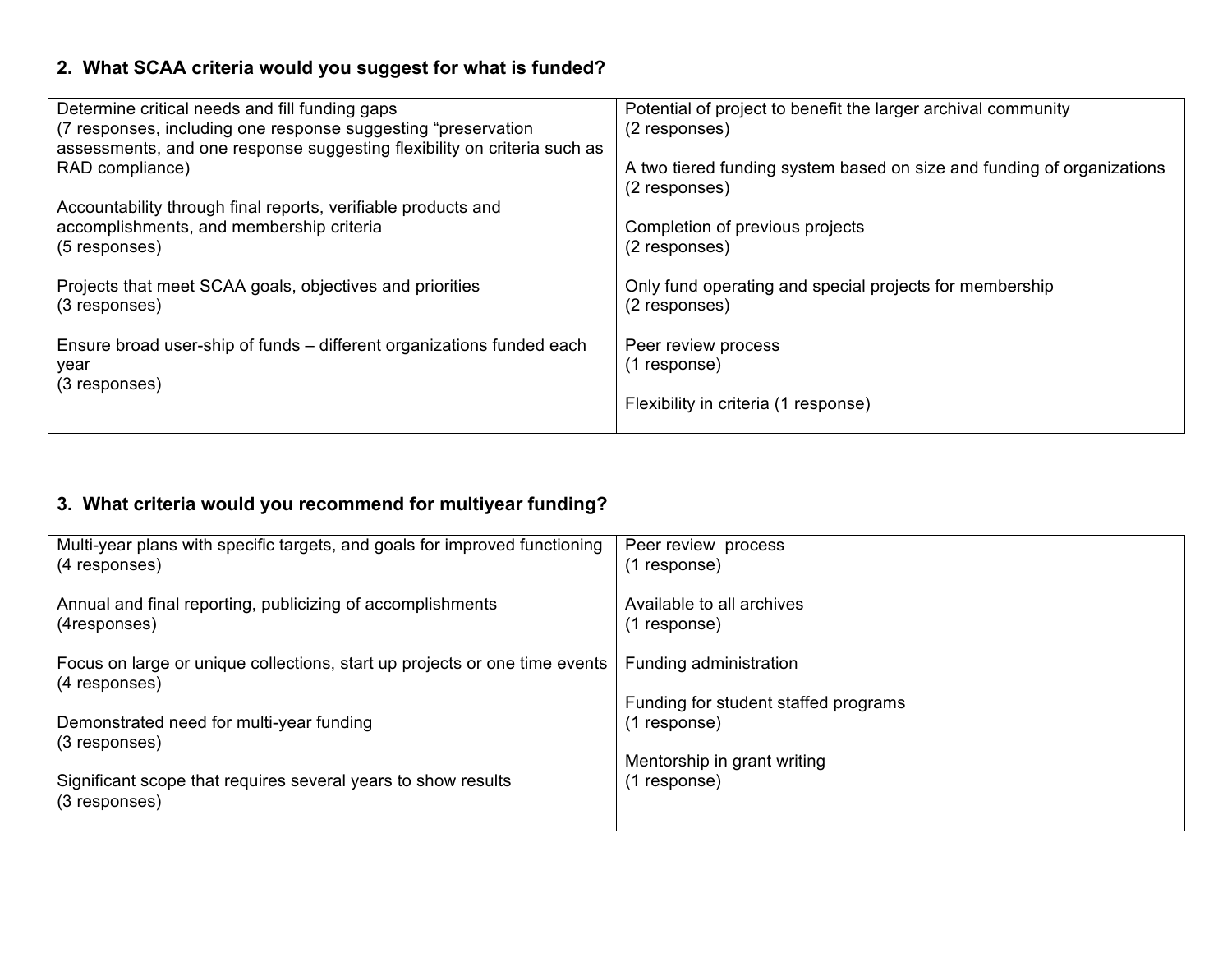# **E. Building Relationships with Key Partners**

### **1. For your organization, who are the key partners?**

| Government - provincial, city, First Nation                              | Funders – private donors, charities |
|--------------------------------------------------------------------------|-------------------------------------|
| Archival organizations – national, provincial, university, local         | Community based organizations       |
| Internal partners – within the organization that the archives is part of | Community                           |
| Educational institutions -schools, School Boards, universities           | Media                               |
| Cultural organizations - SaskCulture, Galleries, heritage groups         |                                     |

# **2a. What facilitates partnership development?**

| Shared vision, common goals and understanding of mutual aims /<br>benefits | Multi-beneficial, time limited projects |
|----------------------------------------------------------------------------|-----------------------------------------|
| Attentive to current needs through good communication                      | Electronic access                       |
| Mutual respect of partners strengths and abilities                         | Financial support                       |
| Non monetary supports                                                      |                                         |
|                                                                            |                                         |

### **2b. What blocks it?**

| Insufficient resources for large, complex projects         |  |
|------------------------------------------------------------|--|
| Reductions in funding                                      |  |
| Strict qualifications / onerous processes to access grants |  |
| Competing objectives                                       |  |
|                                                            |  |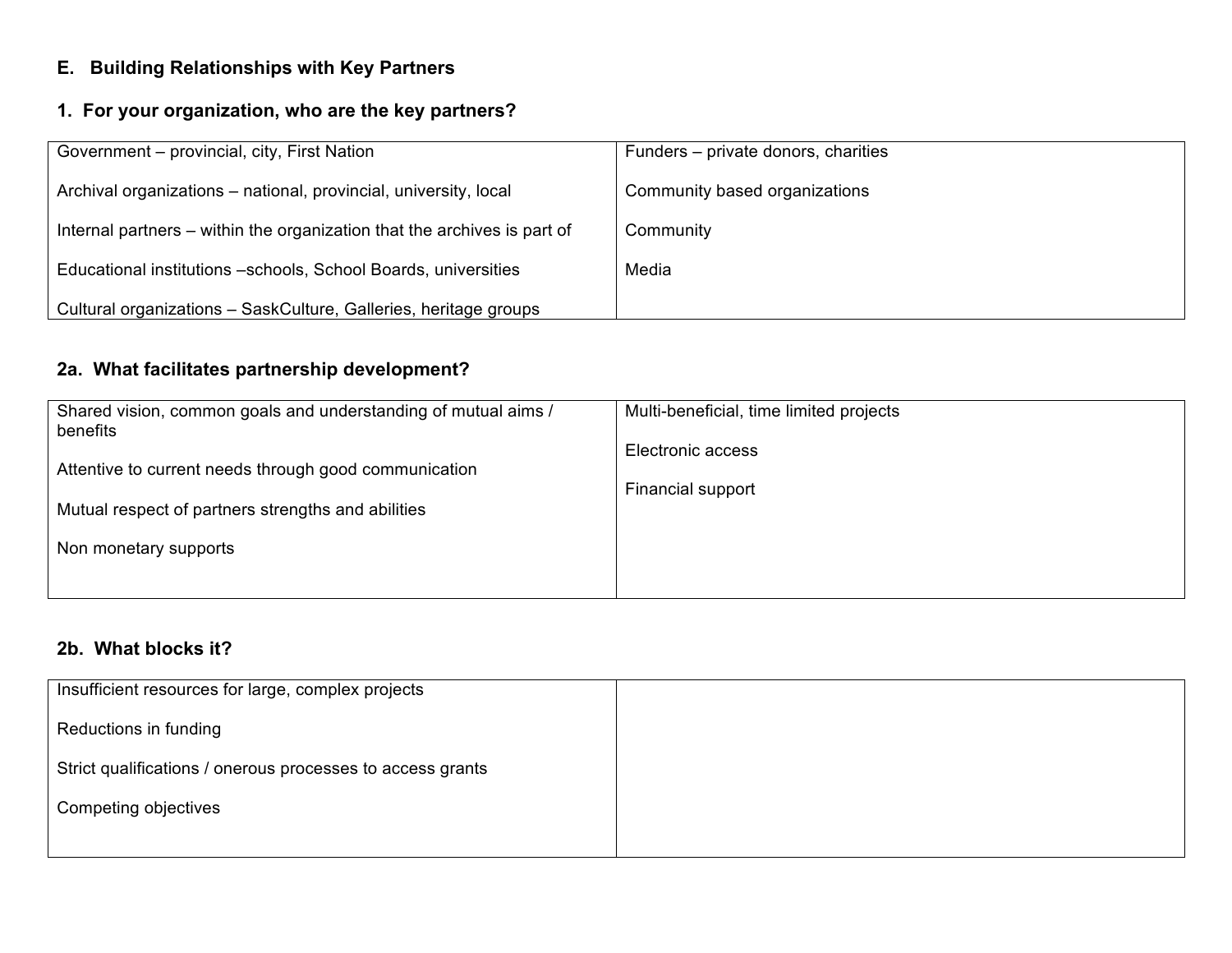# **3. What should be the role of bigger archives, provincial archives, university and municipal archives?**

| Mentorship to smaller institutions                                     | Active cooperation between SAB and SCAA, including increased<br>financial supports                                          |
|------------------------------------------------------------------------|-----------------------------------------------------------------------------------------------------------------------------|
| Significant financial and human resource contributions                 |                                                                                                                             |
| Provide co-sponsorship opportunities                                   | Embrace a philosophy of "every Archive in the province has a role in<br>sustaining the cultural wellbeing of the community" |
| Provide leadership, support and information for the archival community | Responsibility to share new information                                                                                     |
| Consultation and support for smaller archives                          | Provide meeting space                                                                                                       |
| Access to "dead technologies"                                          | Acknowledge the funding needs of smaller archives – "survival vs.<br>luxury"                                                |

# **F. Educational Directions**

### **1. What are three areas in which you most need training?**

| Conservation and Preservation (8 responses)                    | Upgrading key skill sets – basic and advanced (2 responses) |
|----------------------------------------------------------------|-------------------------------------------------------------|
| Digitization, Web coding, Design and Maintenance (6 responses) | Arrangement and Description (2 responses)                   |
| Promotion and Public Awareness (5 responses)                   | Electronic Records (1 response)                             |
| Archival Practice (5 responses)                                | Exhibit Design (1 response                                  |
| Records Management (3 responses)                               | Conservation and Preservation – Special Media (1 response)  |
| Technology/Software (3 responses)                              | Access and Privacy (1 response)                             |
| Policies Development and Organizational Planning (2 responses) | Appraisal (1 response)                                      |
| Grantsmanship (2 responses)                                    | Research (1 response)                                       |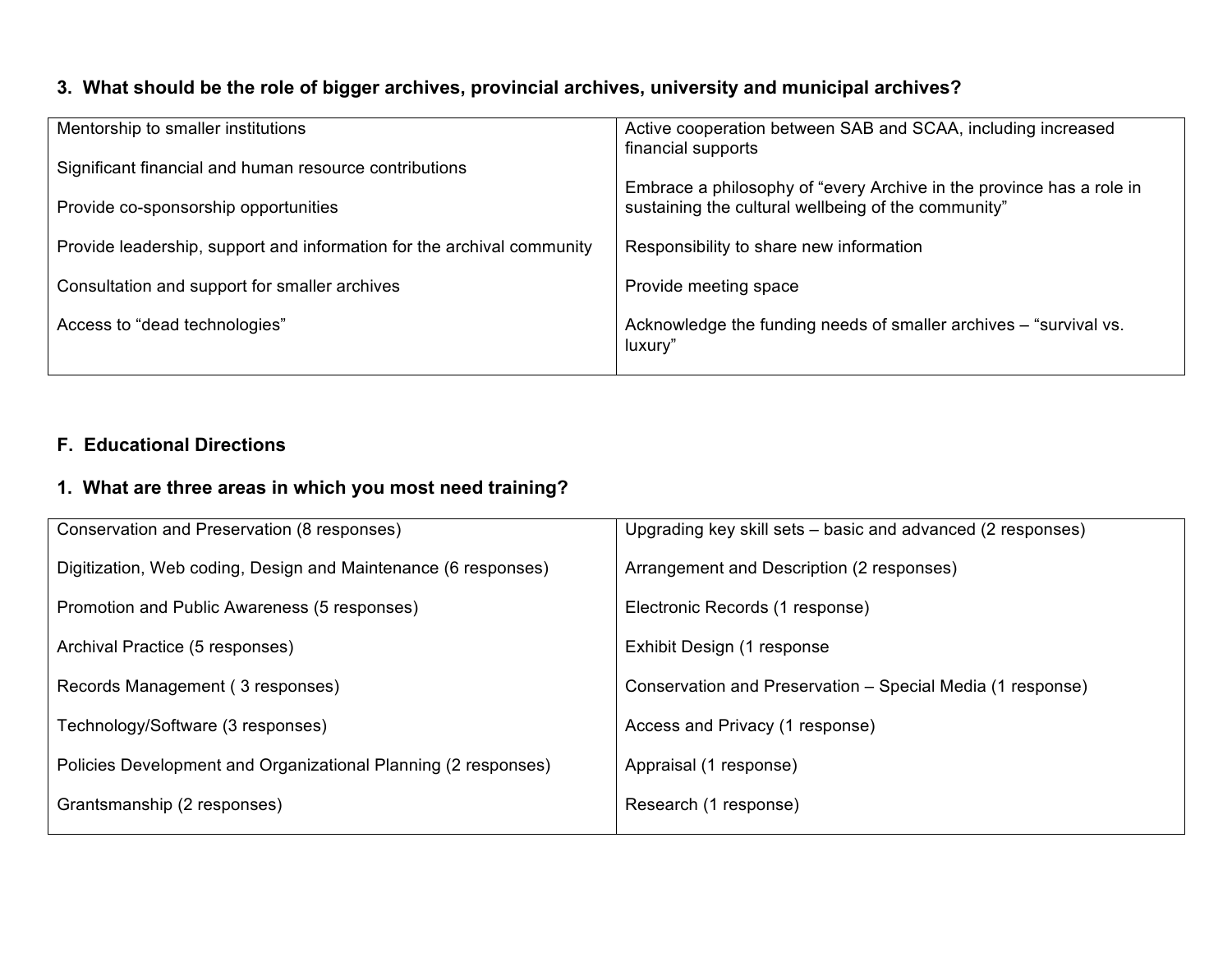### **2. How would training be delivered to best suit your needs?**

### **Location:**

- preference for rotating among largest urban centers Regina, Saskatoon, Prince Albert
- preference for more central locations
- concern about travel distances and funding

### **Frequency:**

- preference for 2 times a year, spring and fall

### **Methods:**

- workshops for hands on learning opportunities
- site visits and on-site demonstrations
- high tech methods
	- on line, interactive e-learning
	- web cam meetings
	- video conferencing
	- on-line resource materials for follow –up to workshops
- self directed study
- training as part of AGM
- newsletters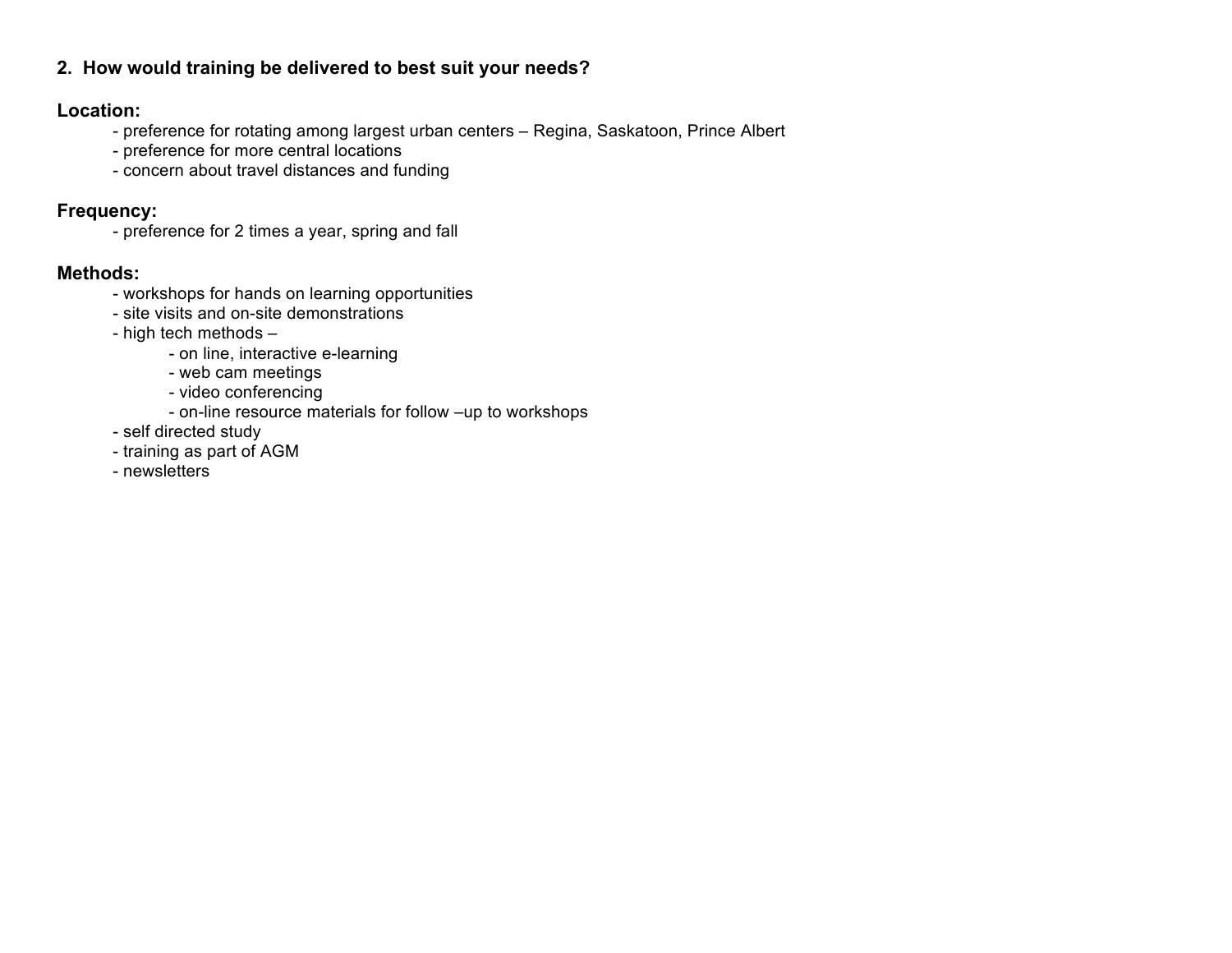# **VISION**

### What do we want SCAA to be doing to meet members needs in 2011? (and making a difference in the cultural community)

| <b>Archival</b>                   | Comprehensive<br><b>Cooperative Support and</b> |                                    | <b>Membership</b>              |  |
|-----------------------------------|-------------------------------------------------|------------------------------------|--------------------------------|--|
| <b>Community Engagement</b>       | <b>Professional Development</b>                 | <b>Services</b>                    | <b>Diversification</b>         |  |
| More involvement from and by      | Comprehensive professional                      | Conservation service in province   | Larger number of First Nations |  |
| members                           | development program                             |                                    | groups as members              |  |
|                                   |                                                 | A variety of programs to meet      |                                |  |
| Facilitates greater               | Provides enhanced professional                  | expanding needs                    | Support to grassroots          |  |
| communication between Council     | level educational resources and                 |                                    | development                    |  |
| members                           | opportunities                                   | Manages cooperative storage        |                                |  |
|                                   |                                                 | facilities and programs            | Membership includes all First  |  |
| A grant follow up mechanism for   | Create mentorship programs to                   |                                    | Nations in Saskatchewan        |  |
| unsuccessful applicants           | share expertise                                 | Cooperative conservation service   |                                |  |
|                                   |                                                 |                                    |                                |  |
| Active SCAA participation in      | Host regular conferences,                       | More involvement in technology     |                                |  |
| Canadian archival community       | perhaps with the AGM                            |                                    |                                |  |
|                                   |                                                 | SCAA directly involved and         |                                |  |
| Enhanced participation and pride  | Training relevant to member                     | creating and distributing software |                                |  |
| within SCAA membership            | needs                                           | for Archives (standardization)     |                                |  |
|                                   |                                                 |                                    |                                |  |
| Linking the archival community to | Adequate assistance for travel                  | Support special projects by        |                                |  |
| combat isolation                  |                                                 | members                            |                                |  |
|                                   |                                                 |                                    |                                |  |
|                                   | Facilitates availability of Masters             |                                    |                                |  |
| Enhanced communication            | level distance learning Archives                | Facilitate partnership among       |                                |  |
| between SCAA and                  | program                                         | members                            |                                |  |
| Saskatchewan archival             |                                                 |                                    |                                |  |
| community                         | Workshop / professional                         |                                    |                                |  |
|                                   | development                                     |                                    |                                |  |
|                                   |                                                 |                                    |                                |  |
|                                   | Creating opportunities for youth                |                                    |                                |  |
|                                   | to work in archives                             |                                    |                                |  |
|                                   |                                                 |                                    |                                |  |
|                                   | Scholarship program for MAS                     |                                    |                                |  |
|                                   | students                                        |                                    |                                |  |
|                                   |                                                 |                                    |                                |  |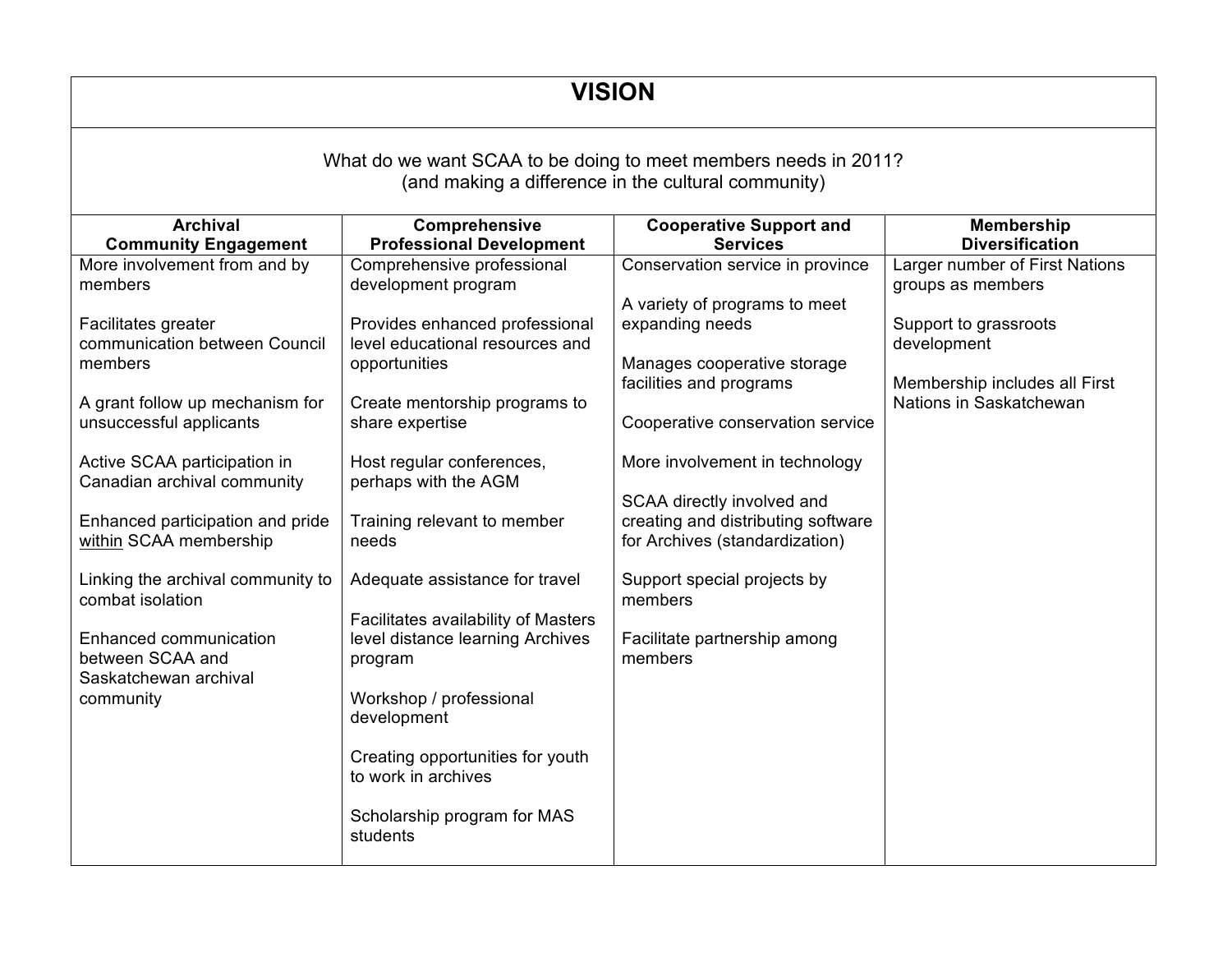| <b>VISION</b> (page 2)                                                                                                                                                                                                                                                                                                                                                                                                                                                                        |                                                                                                                                                                                                                                                                                                                                                                                                                                 |                                                                                                                                                                                                                                                                                                        |                                                                                                                                                                                                                                                                                                                                                                                                  |  |
|-----------------------------------------------------------------------------------------------------------------------------------------------------------------------------------------------------------------------------------------------------------------------------------------------------------------------------------------------------------------------------------------------------------------------------------------------------------------------------------------------|---------------------------------------------------------------------------------------------------------------------------------------------------------------------------------------------------------------------------------------------------------------------------------------------------------------------------------------------------------------------------------------------------------------------------------|--------------------------------------------------------------------------------------------------------------------------------------------------------------------------------------------------------------------------------------------------------------------------------------------------------|--------------------------------------------------------------------------------------------------------------------------------------------------------------------------------------------------------------------------------------------------------------------------------------------------------------------------------------------------------------------------------------------------|--|
| What do we want SCAA to be doing to meet members needs in 2011?<br>(and making a difference in the cultural community)                                                                                                                                                                                                                                                                                                                                                                        |                                                                                                                                                                                                                                                                                                                                                                                                                                 |                                                                                                                                                                                                                                                                                                        |                                                                                                                                                                                                                                                                                                                                                                                                  |  |
| <b>New Avenues for Partnerships</b><br>and Funding                                                                                                                                                                                                                                                                                                                                                                                                                                            | <b>Effective Governance and</b><br><b>Infrastructure</b>                                                                                                                                                                                                                                                                                                                                                                        | <b>Public Service</b>                                                                                                                                                                                                                                                                                  | <b>Public Awareness</b>                                                                                                                                                                                                                                                                                                                                                                          |  |
| Leaders to advocate to all levels<br>of government - valuing and<br>support of archives<br>Involved in major joint projects<br>with other PCO's as full<br>partnerships<br>Partnering with private business<br>Lobbying for grant funding<br>More outreach to other arts<br>groups<br>SCAA gets involved in promoting<br>and distributing private funding<br>Partnerships with other heritage /<br>cultural bodies<br>Continue exploring new<br>partnerships<br><b>Explore Council driven</b> | Improved corporate memory<br>We want a home (office)<br>Improved staffing levels<br><b>Repatriated SCAA records</b><br>Scheduled evaluation of progress<br>made towards strategic goals<br>Secure / ongoing funding for<br>Outreach Advisor<br>Strong leadership / mentorship<br>on Board<br>Office equipment and supplies<br>Good governance model and<br>efficient functioning<br>Hiring more staff at the<br>downtown office | <b>SCAA involved in DIRECT</b><br>community archive training<br>(traveling school)<br>Provided K - 12 curriculum<br>support<br>Acts as a speakers bureau for<br>groups, media, etc<br>Interactive, customizable web<br>resources<br>Has "super database" of<br>Archives, Library, cultural<br>holdings | Promote public awareness of<br>archival activity<br>Collaborative publicity and<br>promotion i.e. Archives week and<br>more<br>Increased awareness of archives<br>An abiding respect and love for<br>archival heritage reigns<br>Increased public awareness at<br>the local level<br>Increased public awareness<br>More community involvement in<br>archives process<br>Greater public awareness |  |
| fundraising projects, i.e. Archives<br>Calendar                                                                                                                                                                                                                                                                                                                                                                                                                                               |                                                                                                                                                                                                                                                                                                                                                                                                                                 |                                                                                                                                                                                                                                                                                                        |                                                                                                                                                                                                                                                                                                                                                                                                  |  |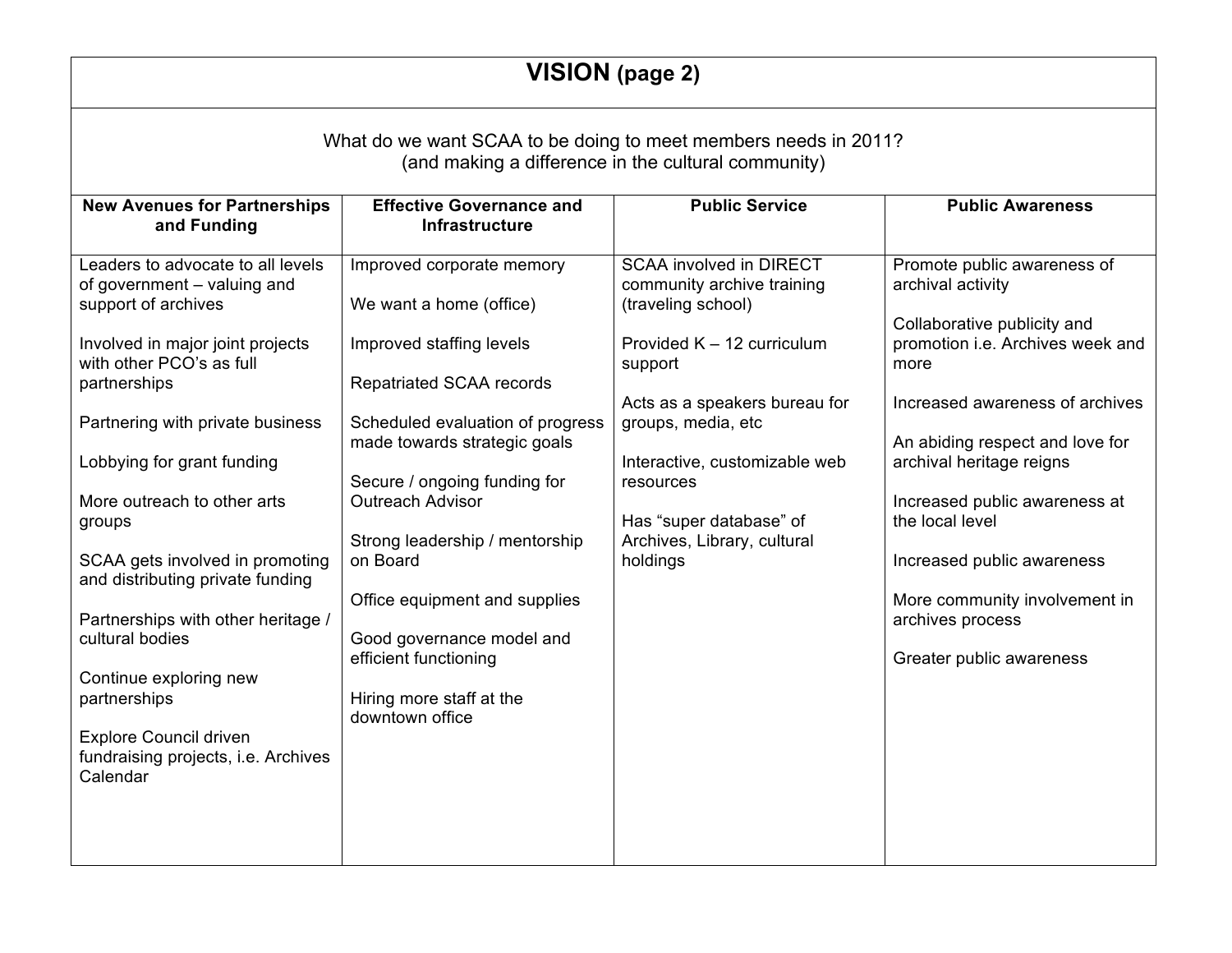| <b>OBSTACLES</b><br>What is blocking us from realizing our vision?             |                                                            |                                                      |                                                                                          |                                                                    |
|--------------------------------------------------------------------------------|------------------------------------------------------------|------------------------------------------------------|------------------------------------------------------------------------------------------|--------------------------------------------------------------------|
|                                                                                |                                                            |                                                      |                                                                                          |                                                                    |
| Other groups agendas<br>and priorities                                         | SCAA "skills" bank needs<br>tapping                        | Lack of human resources<br>including conservationist | Varied needs of members                                                                  | Funding may continue to<br>be limited                              |
| Too diverse in our<br>expectations                                             | Small membership base<br>(limited potential)               | Limited staff and<br>resources                       | Disparate technologies                                                                   | Lack of funds                                                      |
| Unmatched national and<br>provincial objectives with<br><b>SCAA priorities</b> | Volunteer burnout                                          | <b>Special Projects</b><br>Coordinator               | Diverse skill levels of<br>membership                                                    | Long term core funding to<br>SCAA is insufficient and<br>uncertain |
| Need plan for future<br>action (priorities)                                    | Apathy within and without                                  | "Administrivia"                                      | Uneven levels of<br>expertise                                                            | Money                                                              |
| Undefined needs and<br>priorities                                              | Apathy                                                     | We need more people,<br>paid and volunteer           | IT staff                                                                                 | Core funding to SCAA<br>members is not existant                    |
| We will need more money                                                        | Member dis-interest and<br>involvement                     | Lack of staff                                        | Outdated office<br>equipment                                                             |                                                                    |
| Myths to debunk "funding<br>will solve everything"                             | Need to identify and<br>better utilize member<br>strengths | We need staff                                        | Not everyone uses<br>electronic communication<br>(need varied means of<br>communication) |                                                                    |
|                                                                                |                                                            |                                                      |                                                                                          |                                                                    |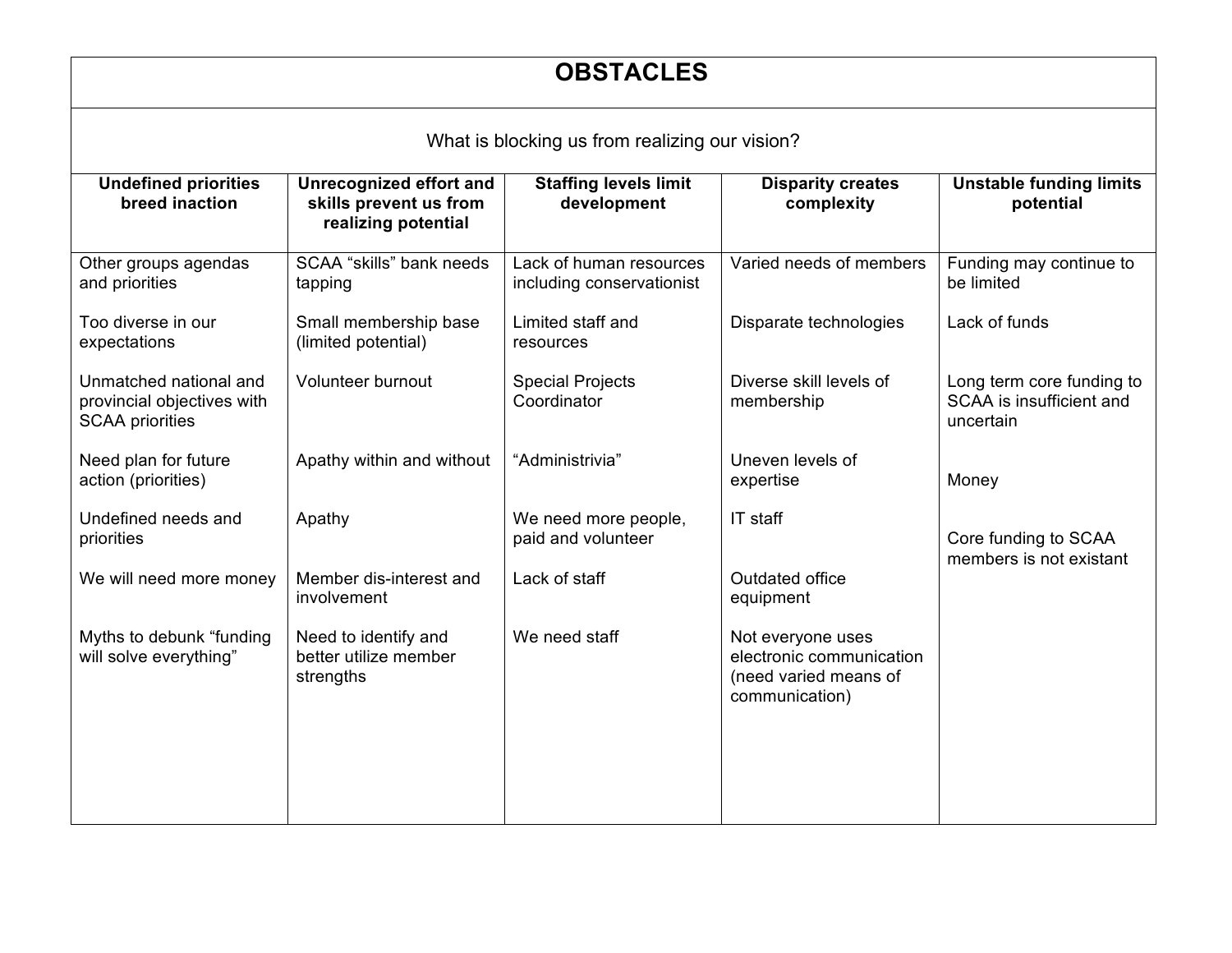| <b>OBSTACLES</b> (page 2)                                                                                                                                                                            |                                                                                                                                                                          |                                                                               |                                              |  |  |  |
|------------------------------------------------------------------------------------------------------------------------------------------------------------------------------------------------------|--------------------------------------------------------------------------------------------------------------------------------------------------------------------------|-------------------------------------------------------------------------------|----------------------------------------------|--|--|--|
| What is blocking us from realizing our vision?                                                                                                                                                       |                                                                                                                                                                          |                                                                               |                                              |  |  |  |
| Unclear benefits leads to<br>Lack of identity limits ability to<br><b>Distance blocks connection</b><br>Fear creates paralysis<br><b>Focus</b><br>and creates isolation<br>disengagement             |                                                                                                                                                                          |                                                                               |                                              |  |  |  |
| Need a clear statement of<br>membership benefits<br>Value of SCAA membership to<br>members<br>No basic, ongoing training<br>program in Saskatchewan<br>Lack of skill training, e.g PR /<br>marketing | Stereotypes and misunderstood<br>functions of archives<br>Lack of bridges / external<br>communication<br>Value of archives unrecognized<br>We have not defined ourselves | Attitudes-<br>"We tried that before"<br>Fear of (no) change<br>Fear of change | Geography of Saskatchewan<br><b>Distance</b> |  |  |  |
|                                                                                                                                                                                                      |                                                                                                                                                                          |                                                                               |                                              |  |  |  |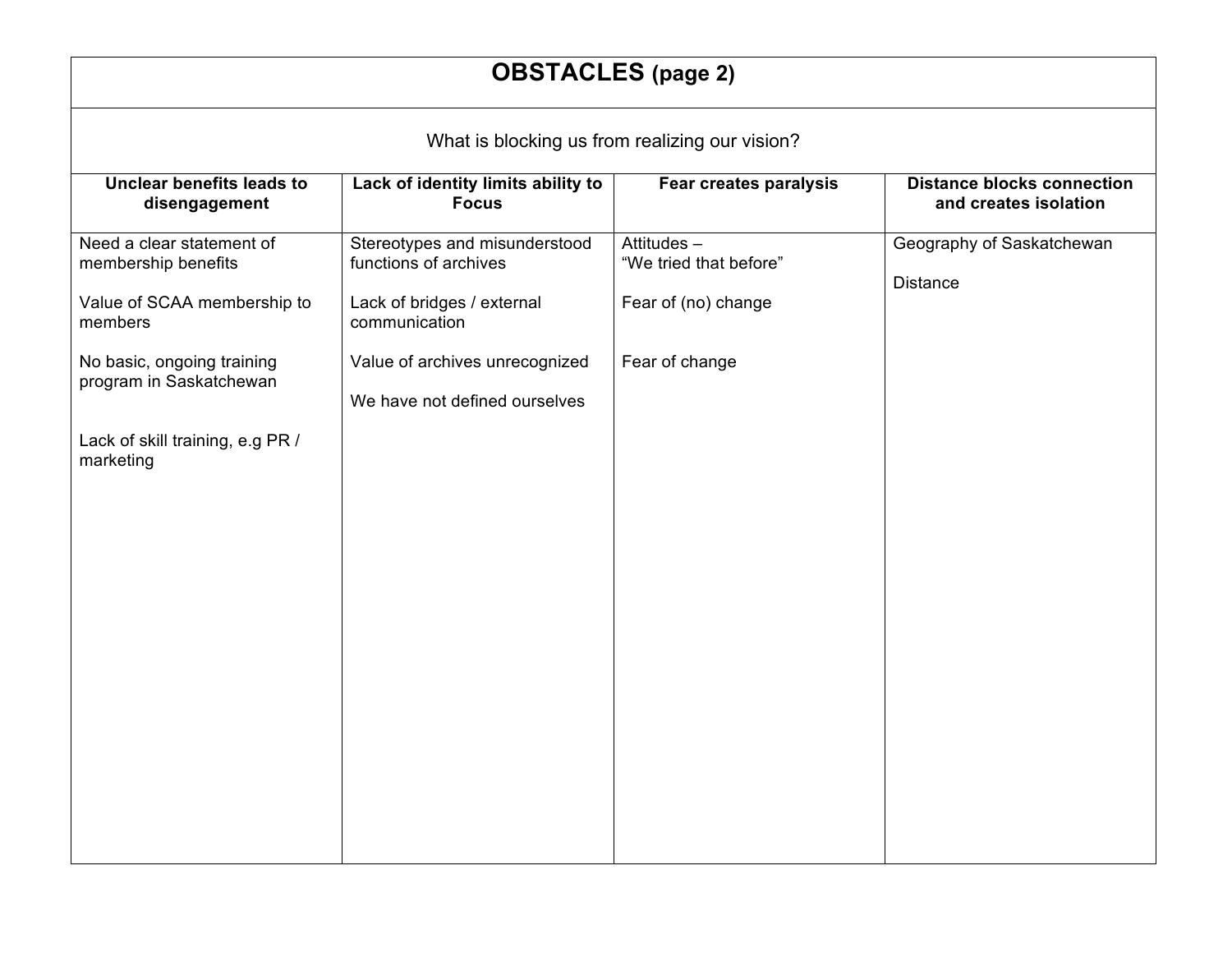# **STRATEGIC DIRECTIONS**

What can we do to deal with the obstacles and realize our vision?

#### **Paid Human Resources**

- Hire more SCAA staff
- Hire a Secretariat to provide Admin support
- Dedicated staff Coordinator (Executive Director)
- SCAA staff to reduce load on volunteers. Prevents burnout and makes volunteering less onerous
- Increase staff to support growing program areas
- Permanent staff should be a top priority for new Sask Culture funds

#### **Towards Financial Security**

#### Funding for Members

- Offer Bursary or Scholarship for incentive and replenishment
- Core operational funding
- Program funding to members
- Provide money to new members

#### Getting Money from Outside Agencies

- Partnerships that ally heritage / cultural groups
- Develop advocacy program
- Fundraising
- What core funds can be grown or matched by other agencies
- Seek partnerships with organizations and businesses

#### **Towards a Measured Consistent Approach**

#### Development of Strategic Plan with Measurable Objectives

- Develop and Implement multi-year professional development training plan / strategy
- Define priorities and set goals
- Plan for Sask Culture funds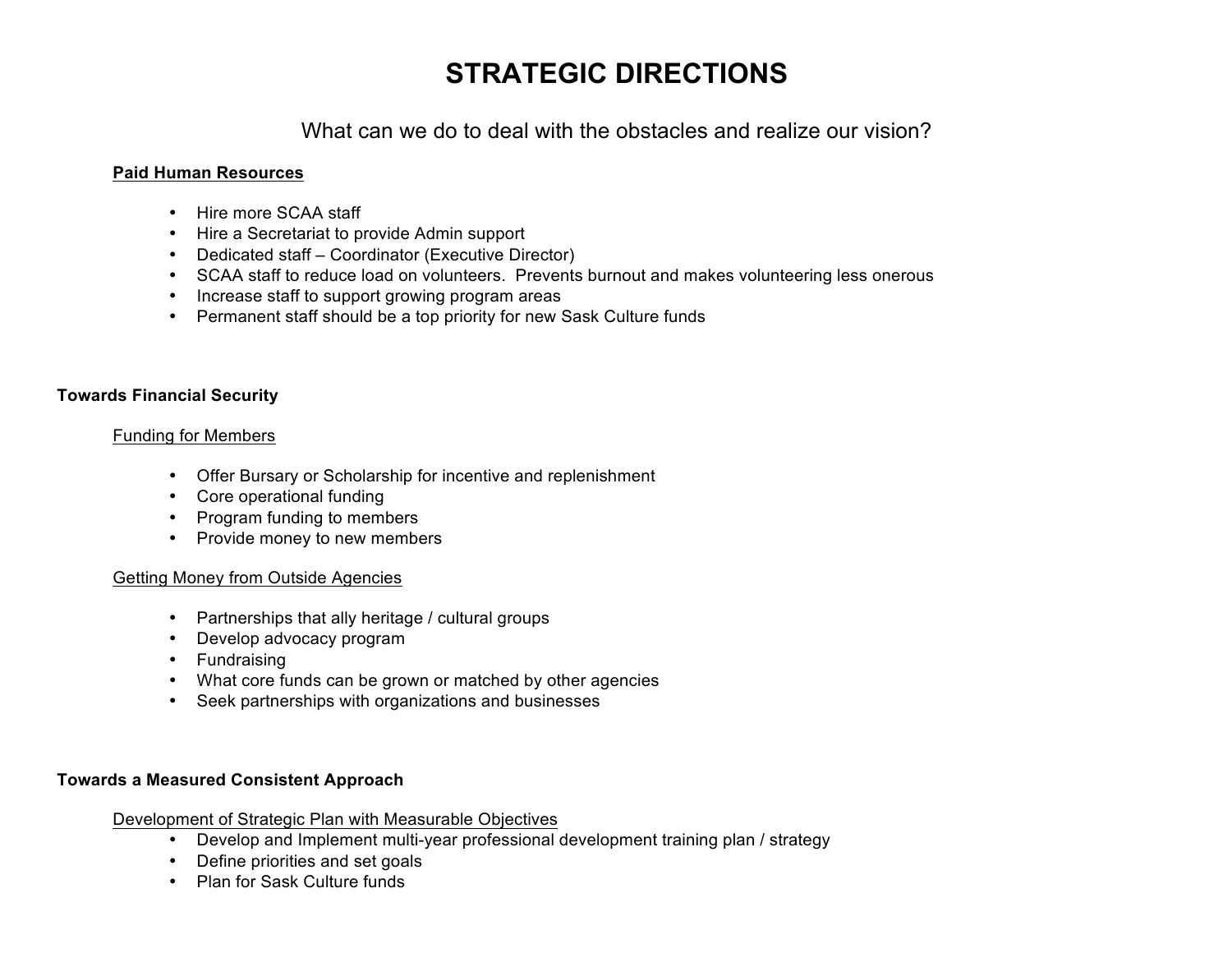- Clear mission statement that we all know by heart
- Develop 3 year strategic plan
	- $\circ$  define who we are
	- o goals
	- $\circ$  annual evaluation and re-vision
	- o community buy-in
- Prioritize the pie
- Questionnaire of member needs
	- o Technology
	- o Education levels
	- o Other?
- Consider ideal goals / Determine realistic steps ensured by funding
- Create a survey of members and institutions
- Firm plan and priorities based on the member survey and this weekend

Develop a Public Relations Strategy

- Focus on public face and accessibility through SAIN
- Increase promotion to broader public !!MEDIA!!

Developing a Comprehensive Communication Strategy

- Schedule regular face to face meetings
- Communicate what is coming out of this process asap at various stages
- Remind members of existing Advisor / Board resources (newsletter, list serv, etc)
- Cross sectional and regional networks
- Encourage use of listserv for exchange of ideas, issues, information on events
- Raise technological level for have-nots
- Communication
	- o Internet
	- o E-mail
	- o Regular meetings (1 and 1/2 days)

### **Towards Membership Development and Benefits**

### Ongoing Accessible Training

- More events in various regions
- Members helping with educational needs (workshops by our own experts) ie 1 day with several short sessions
- Ongoing basic training program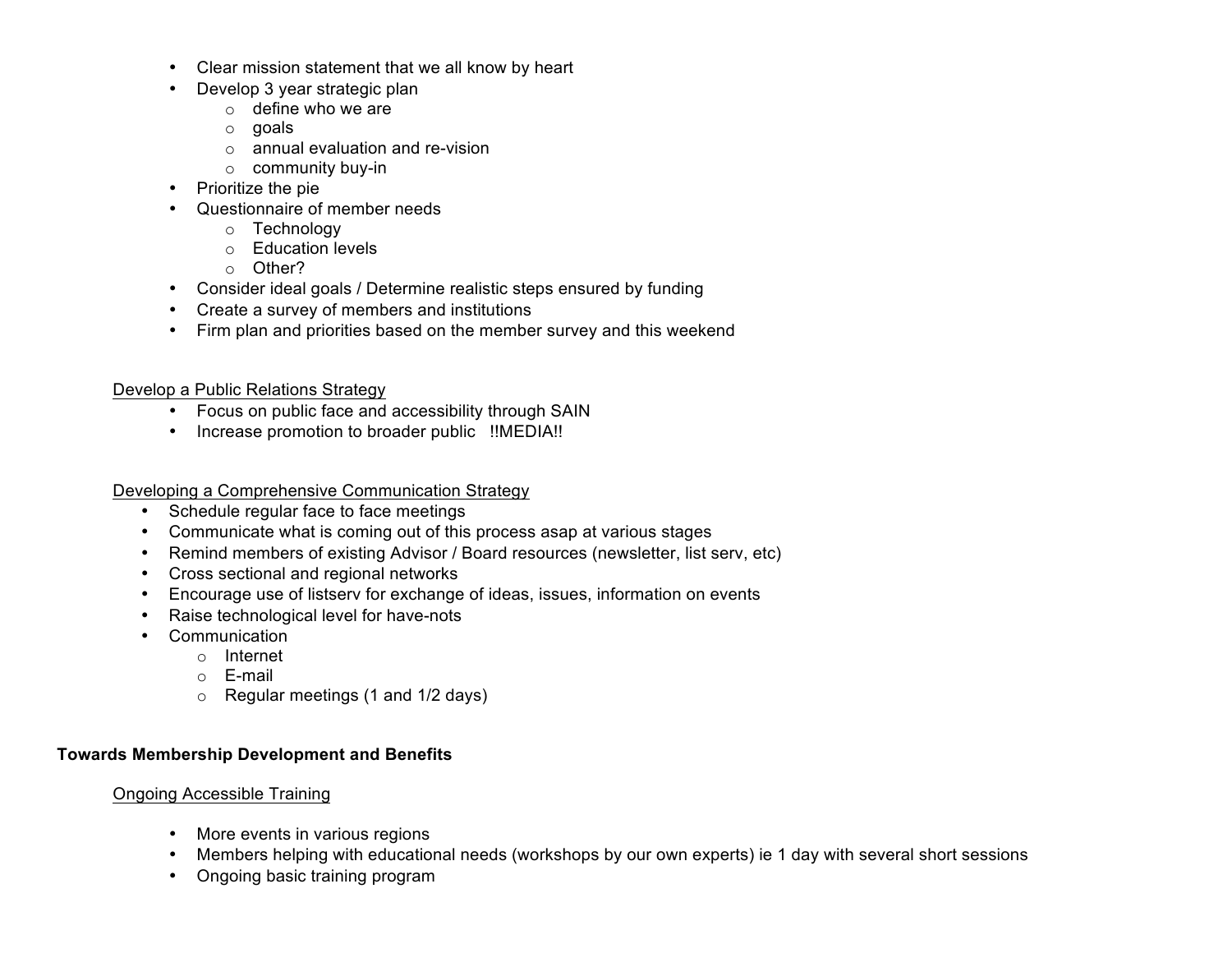• Increase funding for distance education and resources to combat isolation

#### Recruiting and Retaining Membership

- Identify potential new members
- Two pronged program of awareness and recruitment
- Encourage lapsed institutions to re-join through new benefits
- Recognize excellence and award achievements by members
- Encourage / solicit SCAA membership among allied professions
- Members recruiting members
- Recruit individual members from all staff of larger institutions

#### Solicit Member Input

- Another meeting to establish list of priorities
- Solicit area of interest / expertise of members and then follow up to get them involved
- Skills database for volunteers
- Foster member diversity on Council Committees and Executive
- Solicit volunteers (looking beyond the core / traditional group of folks
- More inclusivity in planning process and major decisions
- Improve relationship with SAB (e.g. SAB position on Executive)